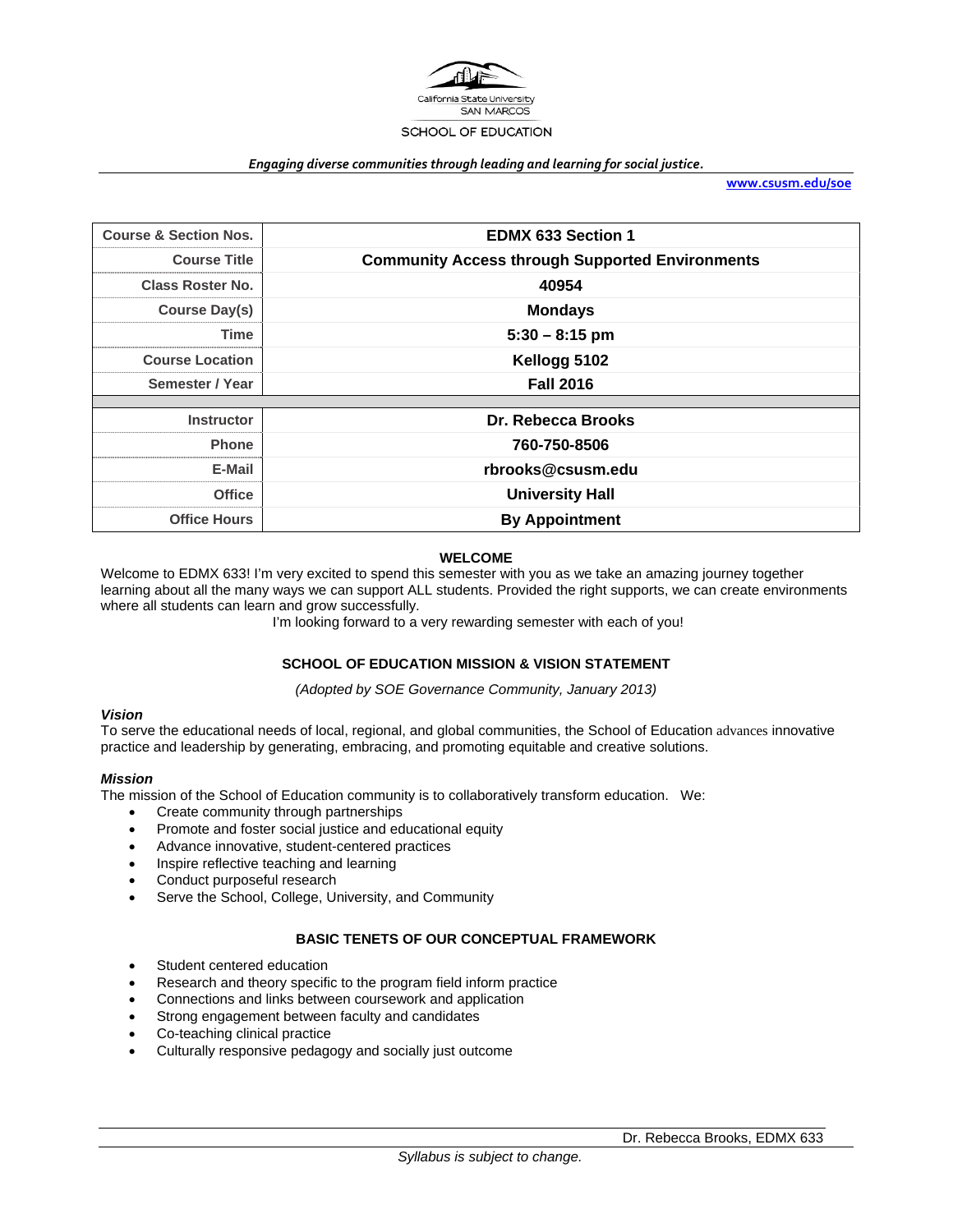# **TABLE OF CONTENTS**

| DESCRIPTION OF ASSIGNMENTS<br>. 10                                                  |  |
|-------------------------------------------------------------------------------------|--|
|                                                                                     |  |
|                                                                                     |  |
|                                                                                     |  |
|                                                                                     |  |
|                                                                                     |  |
|                                                                                     |  |
|                                                                                     |  |
| High School Observation and Interview: Implications of IDEIA and More (20 points)13 |  |
|                                                                                     |  |
|                                                                                     |  |
|                                                                                     |  |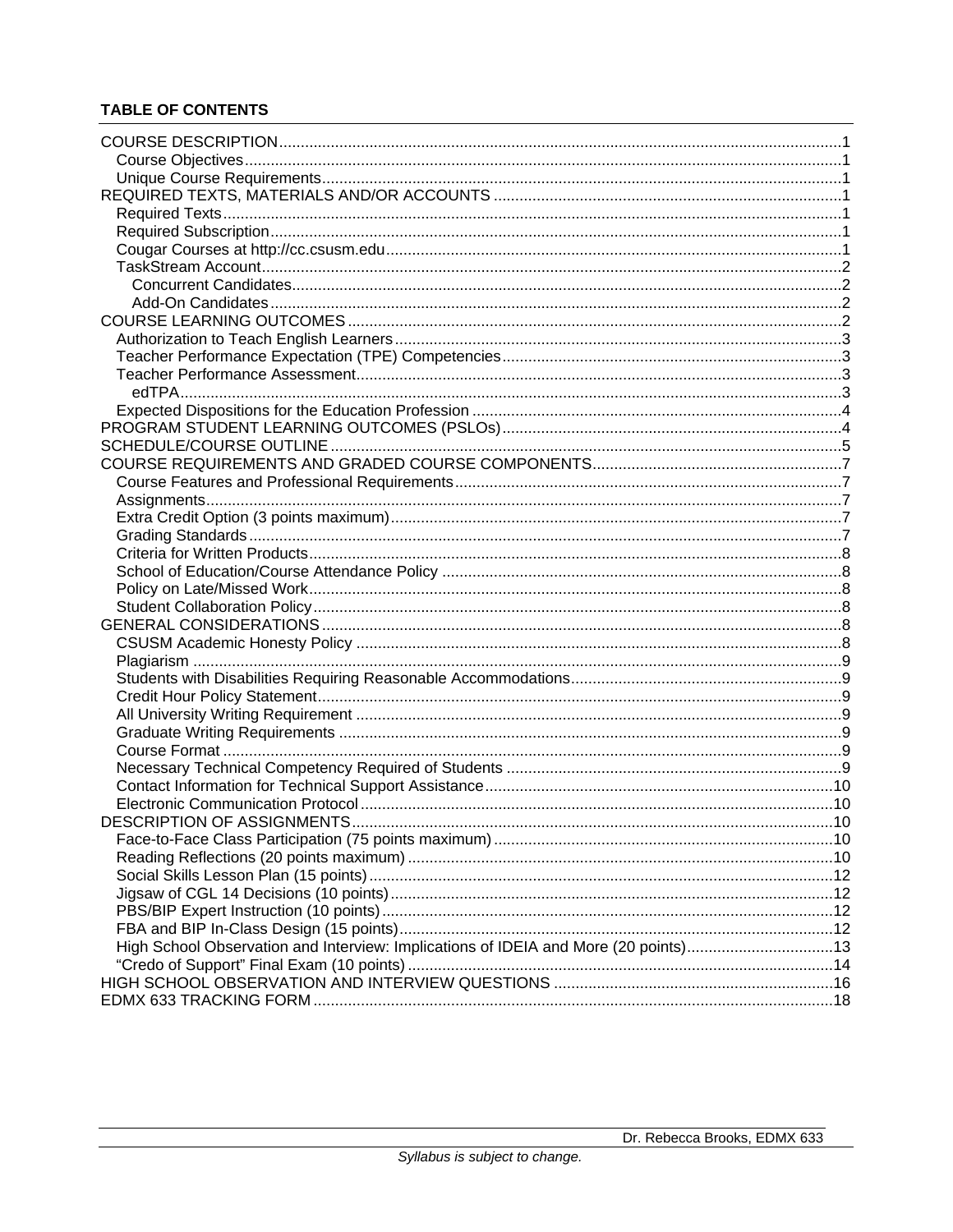## **COURSE DESCRIPTION**

Focuses on methods and strategies for facilitating learner access and growth in academic, social relationship, communication, vocational, personal, recreational, community, and functional life skill domains. Emphasizes the development and implementation of positive behavioral support plans and interventions that address students' behavioral, social, and motivational needs as well as transition planning, family-centered assessment, student empowerment, conflict resolution, and friendship development.

### **Course Objectives**

After completion of EDMX 633, students will demonstrate competence in the following areas through successfully completion of an assignment and/or activity:

- the ability to produce a Social Skills Lesson Plan
- understanding of the 14 Decisions of Cooperative Group Learning (CGL)
- knowledge of IDEIA
- the ability to read and understand an FBA & BIP
- the skills to implement a MAPS
- an understanding of the meaning of Credo of Support

### **Unique Course Requirements**

Students will complete the MAPS and High School Observation and assignments through a school observation and meeting off campus (See Assignment Description below).

## **REQUIRED TEXTS, MATERIALS AND/OR ACCOUNTS**

### **Required Texts**

- Kagan, S., Kyle, P., & Scott, S. (2004). *Win-win discipline: Strategies for all discipline problems.* San Clemente, CA: Kagan Publishing. (KKS) **(Order directly from Kagan Publishing.)**
- Brown F., McDonnell, J., & Snell, M. E. (2016). *Instruction of students with severe disabilities* (8th ed.) Boston: Pearson. [Also used in EDMX 627, 631, 632, and 635]
- Villa, R., Thousand, J., & Nevin, A. (2010). *Collaborating with students in instruction and decision making: The untapped resource.* Thousand Oaks, CA: Corwin Press.

### **Required Subscription**

*Conversations That Matter* video website: http://conversationsthatmatter.org/user

- Please subscribe by first clicking on the SUBSRIBE NOW button and then on the STUDENT SUBSCRIPTION button.
- Select CSUSM and Jodi Robledo or Jacque Thousand as the instructor.
- The page will show student registration as \$20. Click on the ADD TO CART button.
- A page appears which requests your e-mail and billing information. Complete all fields and then click on CONTINUE TO NEXT STEP. You then are directed to PAYPAL where you can either pay through your PAYPAL account or with a credit card.
- As soon as you pay, you will receive an e-mail with a temporary password that will allow you to immediately access the site. If you don't receive an e-mail, check your junk mail folder. If you still can't find the e-mail, log in with your e-mail address and click on the "forgot my password" link. This will send another e-mail to you.
- You will be using this account all year in all courses. Have some fun discovering and listening to the words of internationally known disability rights advocates and celebrities.

### **Cougar Courses at http://cc.csusm.edu**

The Cougar Courses site provides additional materials such as the syllabus, rubrics of assignments, "drop boxes" for assignment, reading materials, power points, weekly course information, etc.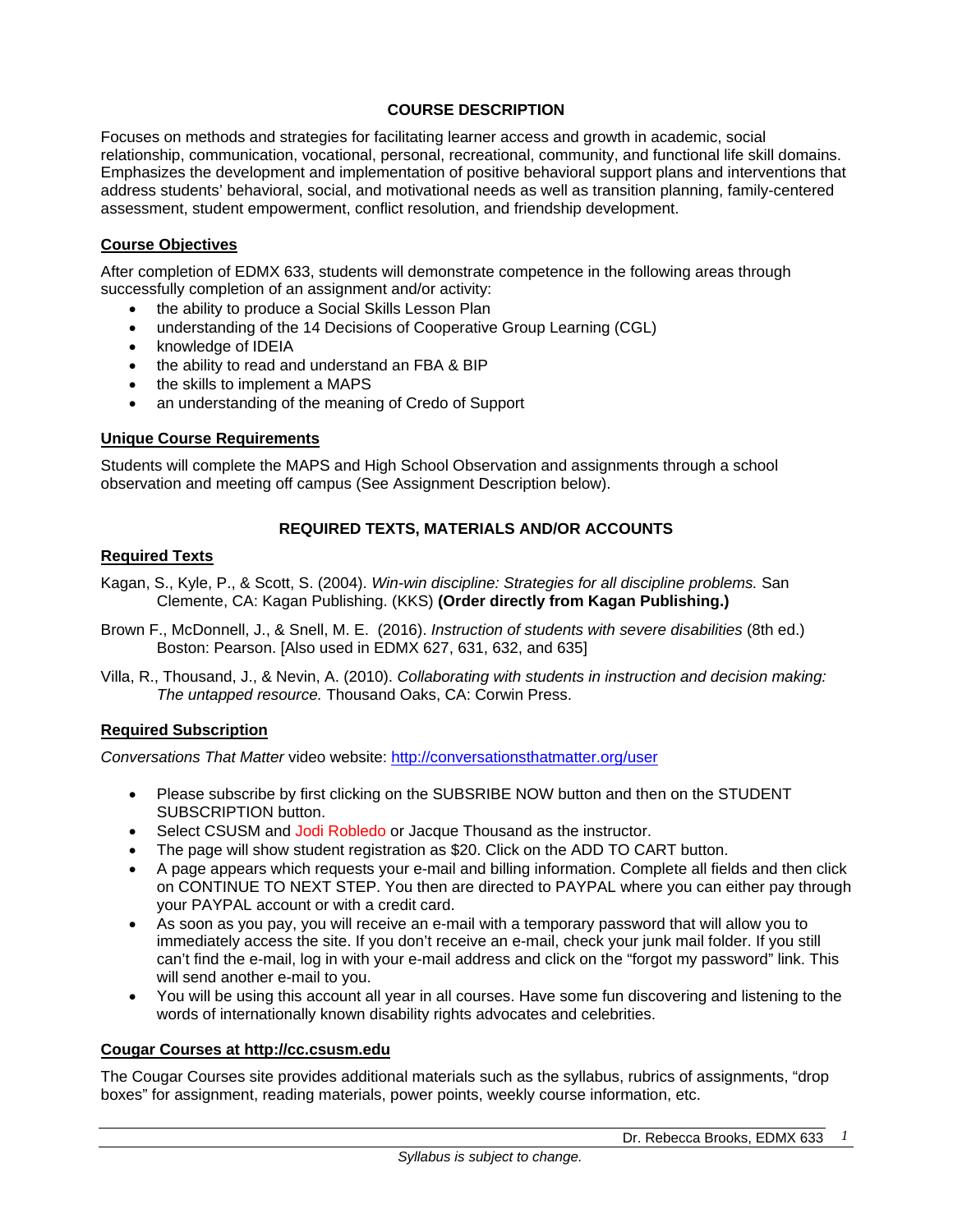### **TaskStream Account**

The School of Education uses TaskStream to manage candidates' TPE, clinical practice, signature assignment, and disposition assessments. Candidates must be enrolled in TaskStream throughout the Mild/Moderate and Moderate/Severe Education Specialist program(s). Enrollment fees are paid by going to www.taskstream.com and registering for at least one year.

### **Concurrent Candidates**

Concurrent candidates and candidates completing both the Mild/Moderate and Moderate/Severe credentials should enroll for at least two years. After enrolling, access your specially designed Education Specialist program bucket - **Concurrent MS/ES Program 2015-2016** - by going to your home page, finding the Self-Enrollment area and clicking the *Enter Code* button. Then enter **Concurrent1516** as the program code. If this is the correct program, click the *Enroll* button. The Education Specialist program now will show up on your TaskStream home page when you log in. Be sure to remember your own exact enrollment name and password.

#### **Add-On Candidates**

Add On candidates completing both the Mild/Moderate and Moderate/Severe credentials should enroll for two years. After enrolling, access your specially designed Education Specialist program bucket - **Add-On Ed Specialist Credentials 2016-17** - by going to your home page, finding the Self-Enrollment area and clicking the *Enter Code* button. Then enter **AddOn1617** as the program code. If this is the correct program, click the *Enroll* button. The Education Specialist program now will show up on your TaskStream home page when you log in. Be sure to remember your own exact enrollment name and password.

### **COURSE LEARNING OUTCOMES**

Upon successful completion of this course, candidates will demonstrate knowledge and skills in:

### **1.0 Practices to Promote Community, Self-Discipline, and Positive Behavior Supports**

- 1.1 the use of formal and informal cooperative group learning structures and class meetings to create a caring and cooperative classroom climate
- 1.2 the use of a "pyramid" hierarchy of classroom management and intervention skills to prevent behavioral disruptions and create a climate of responsibility
- 1.3 the design, implementation, and evaluation of programs to teach and/or strengthen appropriate behavior and reduce unacceptable behavior through observation, ecological analysis, and interpretation of the communicative intent of behavior
- 1.4 crafting effective behavioral supports for students with diverse behavioral, communication, and learning characteristics
- 1.5 the use of peer tutoring, partner learning, and peer mediation curriculum to promote natural peer supports and peer mediated instruction, support, and problem solving
- 1.6 student, family, and teacher involvement in IEP, ITP, and age of majority rights activities at the secondary level

### **2.0 Social Relationships**

- 2.1 methods for creating a positive school climate, developing a community of learners, and facilitating social behavior in diverse educational settings based upon the Circle of Courage
- 2.2 the integration of social skills and social skill curricula into the general education curriculum and cooperative group learning and partner learning structures
- 2.3 methods for teaching interpersonal skills, including conflict resolution
- 2.4 the use of Circles of Friends and other friendship-building methods to build social networks
- 2.5 the use of assessment methods such as MAPS to identify IEP goals and objectives that address valued life outcomes, including social relationships

### **3.0 Effective Communication and Self Determination**

- 3.1 the preparation of students to be self advocates, using principles of self determination
- 3.2 accurately detecting and interpreting the communicative intent of behavior (e.g., via Process Communication)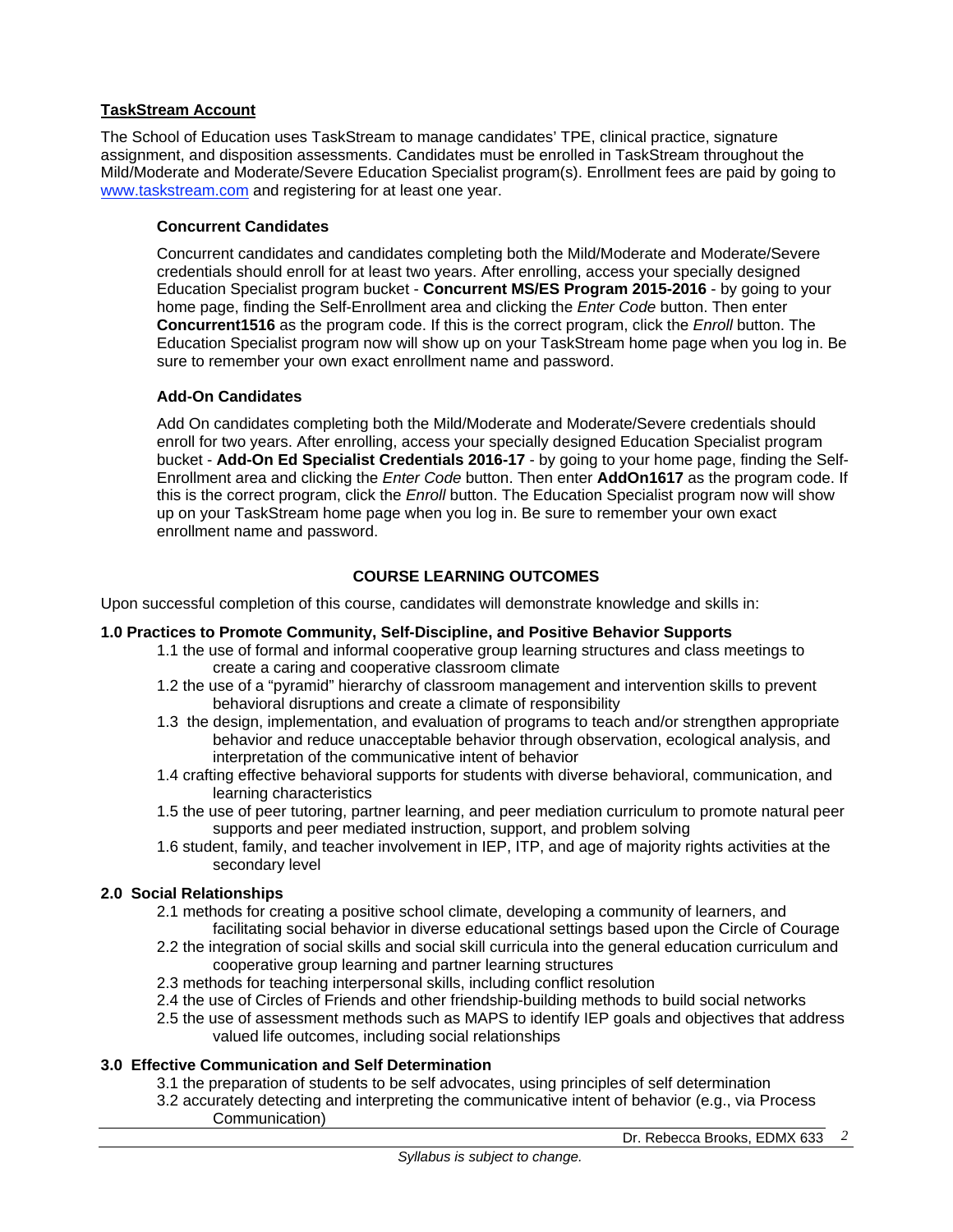3.3 the identification of communication supports for students with communication challenges

# **4.0 Inclusion in General Education Curriculum and Community**

- 4.1 the use of creative problem solving to formulate supports for students who present behavioral challenges or who have disabilities so they can meaningfully participate in shared activities in general education and community environments
- 4.2 the use of ecological analysis, functional analysis of behavior, and principles of positive behavioral supports to facilitate participation in inclusive settings
- 4.3 the use of person-centered approaches (e.g., MAPs, Multiple Intelligences) to assess and develop instruction, IEP goals, and Individualized Transition Plan goals and activities for school-age and post-secondary employment, living, and continuing education opportunities

# **Education Specialist Standards Primarily Addressed in EDMX 633**

Program Standard 4: Effective Communication and Collaborative Partnerships Program Standard 11: Typical and Atypical Development Program Standard 12: Behavioral, Social, and Environmental Supports for Learning Program Standard 13: Curriculum and Instruction of Students with Disabilities Program Standard 14: Creating Health Learning Environment Mild/Mod Standard 3: Planning and Implementing Mild/Moderate Curriculum and Instruction Mild/Mod Standard 4: Positive Behavior Support Mod/Severe Standard 3: Developing Social Interaction Skills and Facilitating Social Context Mod/Severe Standard 4: Assessment, Program Planning, and Instruction Mod/Severe Standard 6: Positive Behavior Support

## **Authorization to Teach English Learners**

This credential program has been specifically designed to prepare teachers for the diversity of languages often encountered in California public school classrooms. The authorization to teach English learners is met through the infusion of content and experiences within the credential program, as well as additional coursework. Candidates successfully completing this program receive a credential with authorization to teach English learners. *(Approved by CCTC in SB 2042 Program Standards, August 02)*

# **Teacher Performance Expectation (TPE) Competencies**

The course objectives, assignments, and assessments have been aligned with the CTC standards for Education Specialist Credential. This course is designed to help teachers seeking a California teaching credential to develop the skills, knowledge, and attitudes necessary to assist schools and district in implementing effective programs for all students. The successful candidate will be able to merge theory and practice in order to realize a comprehensive and extensive educational program for all students.

### **Teacher Performance Assessment**

Beginning July 1, 2008 all California credential candidates must successfully complete a state-approved Teacher Performance Assessment (TPA), as part of the credential program of preparation. During the 2015- 16 academic year the CSUSM credential programs will use either the CalTPA (California Teacher Performance Assessment) or the edTPA (Educative Teacher Performance Assessment).

### **edTPA**

Beginning in fall 2015, for newly entering initial candidates, the CSUSM assessment system is the edTPA. To assist with your successful completion of the edTPA, a capstone class is part of your curriculum. In this class edTPA related questions and logistical concerns are addressed. Additional support materials are available on the edTPA website: http://www.edtpa.com/PageView.aspx?f=GEN\_Candidates.html

Additionally, to support your success in your credential program and with TPA, SOE classes use common pedagogical language, lesson plans (lesson designs), and unit plans (unit designs).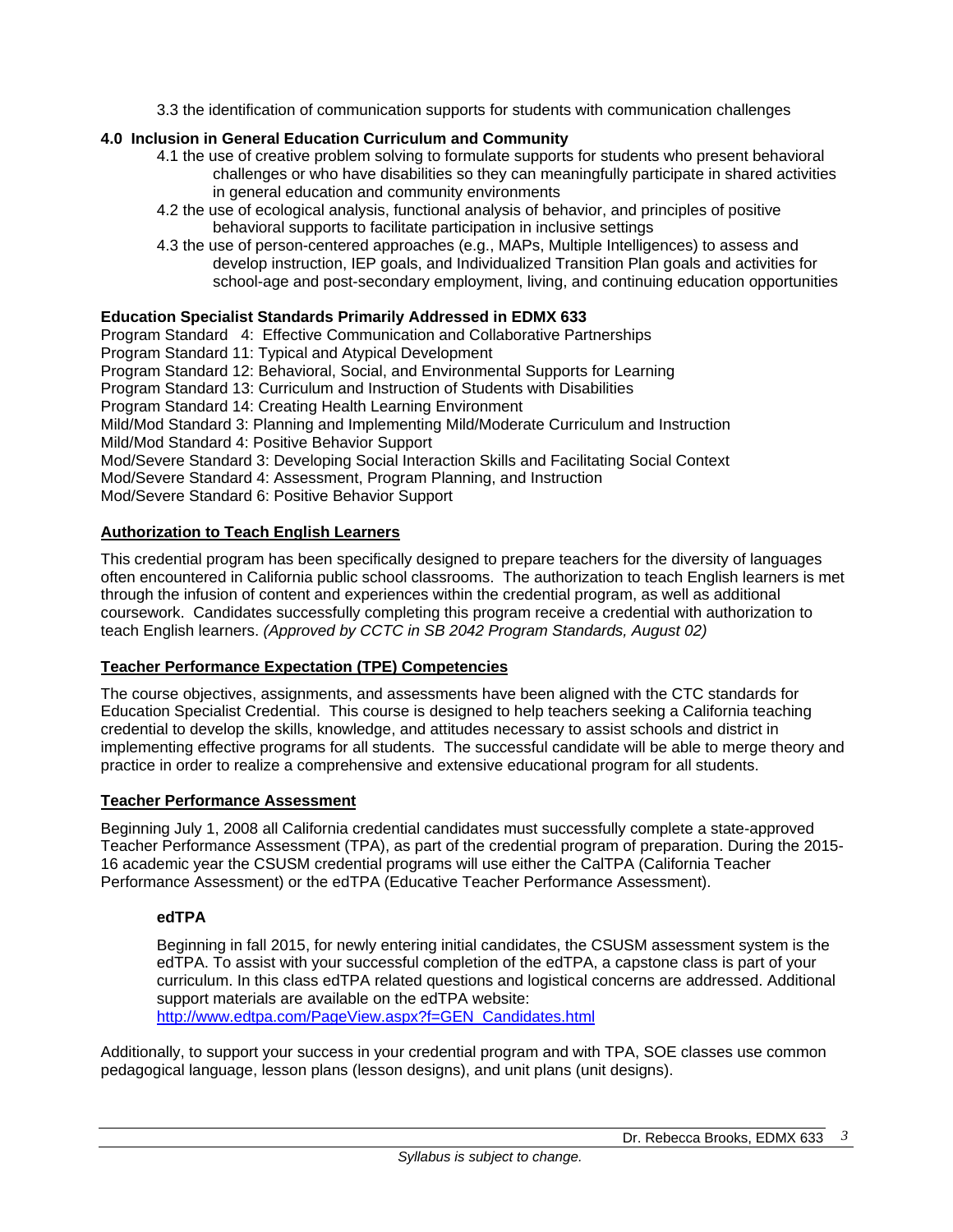## **Expected Dispositions for the Education Profession**

Education is a profession that has, at its core, certain dispositional attributes that must be acquired and developed. Teaching and working with learners of all ages requires not only specific content knowledge and pedagogical skills, but positive attitudes about multiple dimensions of the profession. The School of Education has identified six dispositions that must be evident in teacher candidates: social justice and equity, collaboration, critical thinking, professional ethics, reflective teaching and learning, and life-long learning. These dispositions have observable actions that will be assessed throughout the preparation program. For each dispositional element, there are three levels of performance - *unacceptable*, *initial target*, and *advanced target*. The description and rubric for the three levels of performance offer measurable behaviors and examples.

The assessment is designed to provide candidates with ongoing feedback for their growth in professional dispositions and includes a self-assessment by the candidate. The dispositions and rubric are presented, explained and assessed in one or more designated courses in each program as well as in clinical practice. Based upon assessment feedback candidates will compose a reflection that becomes part of the candidate's Teaching Performance Expectation portfolio. Candidates are expected to meet the level of *initial target* during the program. Please find the Education Specialist Profession Dispositions in the Special Education Programs Clinical Practice webpage at the following URL:

http://www.csusm.edu/soe/credential/specialeducation/clinicalpractice.html

# **PROGRAM STUDENT LEARNING OUTCOMES (PSLOs)**

### **Preliminary Mild/Moderate and Moderate/Severe Education Specialist Program**

Upon successful program completion, Preliminary Education Specialist teacher candidates will demonstrate proficiencies in

- 1. Applying current disability-related federal and state laws, procedures, and ethics pertaining to special education referral and eligibility and Individual Education Program plan development, monitoring, and implementation
- 2. Using various formal and informal assessment data from multiple sources to a) develop IEP goals based upon individual students' assessed needs and b) monitor student progress toward IEP goal achievement
- 3. Using knowledge of the characteristics of various disabilities and their effects on learning, skill development, and behavior to develop and deliver appropriate instruction to advance student progress toward IEP goal attainment and meaningful participation and progress in the curriculum
- 4. Differentiating instruction through a) knowledge and application of a variety of instructional and positive behavior support methodologies and b) use of technology inclusive of augmentative and alternative communication systems, applications, and devices
- 5. Collaborating, coordinating, consulting, and co-teaching effectively with general educators, special education and related service providers, paraeducators, students' families and community agency personnel to maximize communication and instructional quality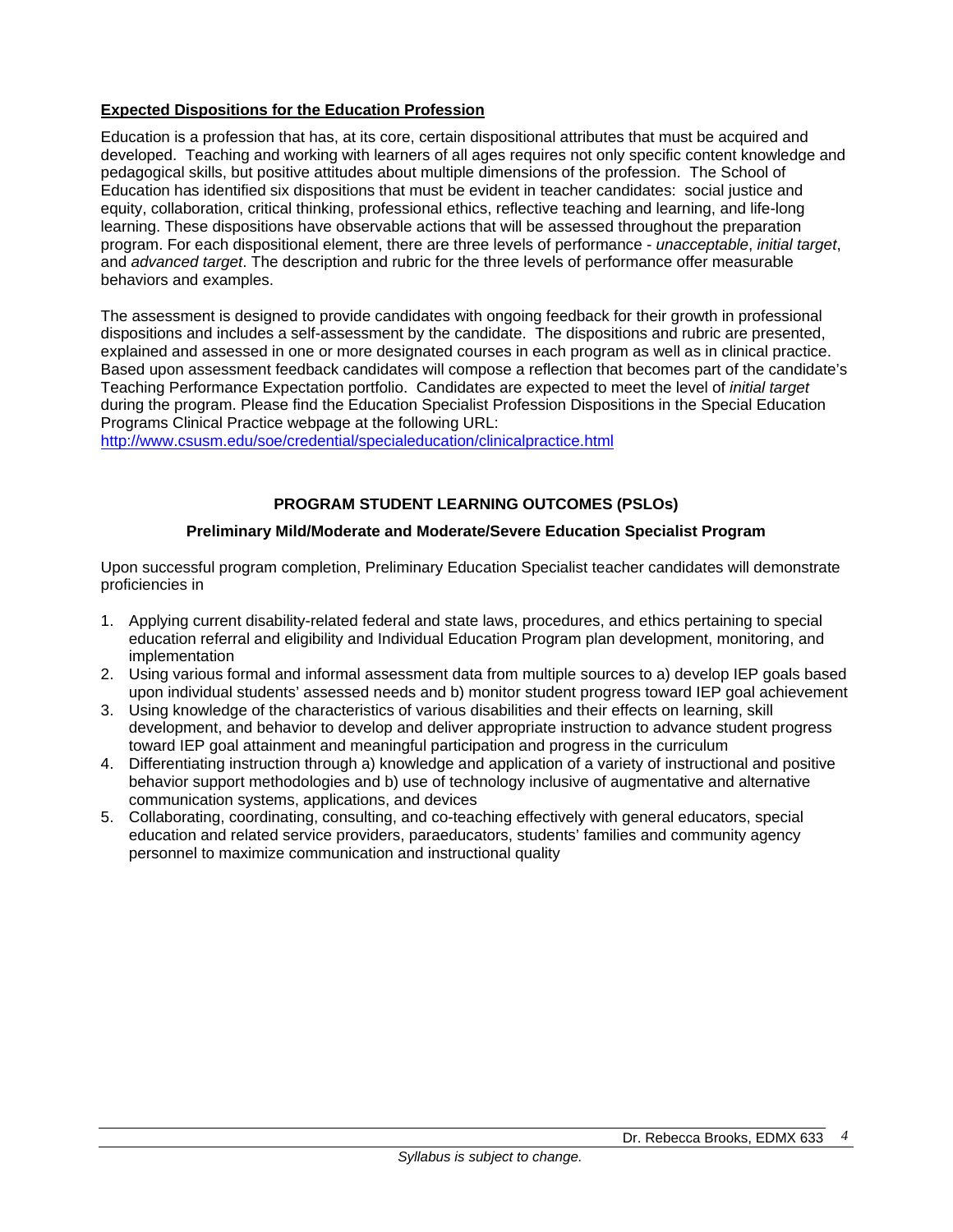# **SCHEDULE/COURSE OUTLINE**

| <b>CLASS</b>                         | <b>DATE</b> | <b>TOPIC</b>                                                                                                                                                                                     | <b>READINGS DUE</b>                                                                                                                 | <b>ASSIGNMENTS DUE</b>                                                                                     |
|--------------------------------------|-------------|--------------------------------------------------------------------------------------------------------------------------------------------------------------------------------------------------|-------------------------------------------------------------------------------------------------------------------------------------|------------------------------------------------------------------------------------------------------------|
| #1                                   | 8/29        | Course Introduction<br>ABC's of Effective Teaching                                                                                                                                               |                                                                                                                                     |                                                                                                            |
|                                      | 9/07        | <b>Labor Day Holiday</b>                                                                                                                                                                         |                                                                                                                                     |                                                                                                            |
| #2                                   | 9/12        | D's of Effective Teaching<br>The Discipline Pyramid<br>Creating a Healthy Learning<br>Environment                                                                                                | $~\sim$ KKS 18<br>$\sim$ VTN Ch. 1 & 9                                                                                              | ~ Purchase All Texts<br>$\sim$ Subscribe to<br>Conversations that<br><b>Matter</b><br>$\sim$ Reflection #1 |
| #3                                   | 9/19        | Breadth of Experience Sign Up<br>and Spring Clinical Practice<br><b>Guest Teachers:</b><br>Mike Norman &<br>Leslie Mauerman                                                                      |                                                                                                                                     |                                                                                                            |
| #4                                   | 9/26        | Self-Determination and Intensive<br>Discovery;<br>MAPs (Making Action Plans)<br>Social skills instruction<br><b>Students as Peer Tutors</b>                                                      | $\sim$ VTN Ch. 7<br>~ KKS Pages iii -<br>xxi<br>$~\sim$ KKS Ch. 1, 2, 3,<br>& 7<br>$\sim$ MAPs materials<br>on<br>Cougar<br>Courses | $\sim$ Reflection #2                                                                                       |
| #5                                   | 10/03       | PBS Expert Instruction<br>Sensory regulation & PBIP<br>Co-Teacher: Kathy Montilluer                                                                                                              | ~PBS Expert<br>Team assigned<br>readings<br>in syllabus<br>~ KKS Ch. 10 -<br>12                                                     | <b>PBS Expert Instruction</b>                                                                              |
| #6<br>and<br>#7<br>5:15pm-<br>9:00pm | 10/10       | In-class design of Functional<br><b>Behavioral Assessment and Positive</b><br>Behavior Intervention Plan (15 points)<br>Note: This is a "double" class from<br>5:15 to 9 p.m.<br>Pizza provided! | $\sim$ KSS Ch. 16 &<br>17                                                                                                           | ~FBA and PBS Plan<br>In-Class Design                                                                       |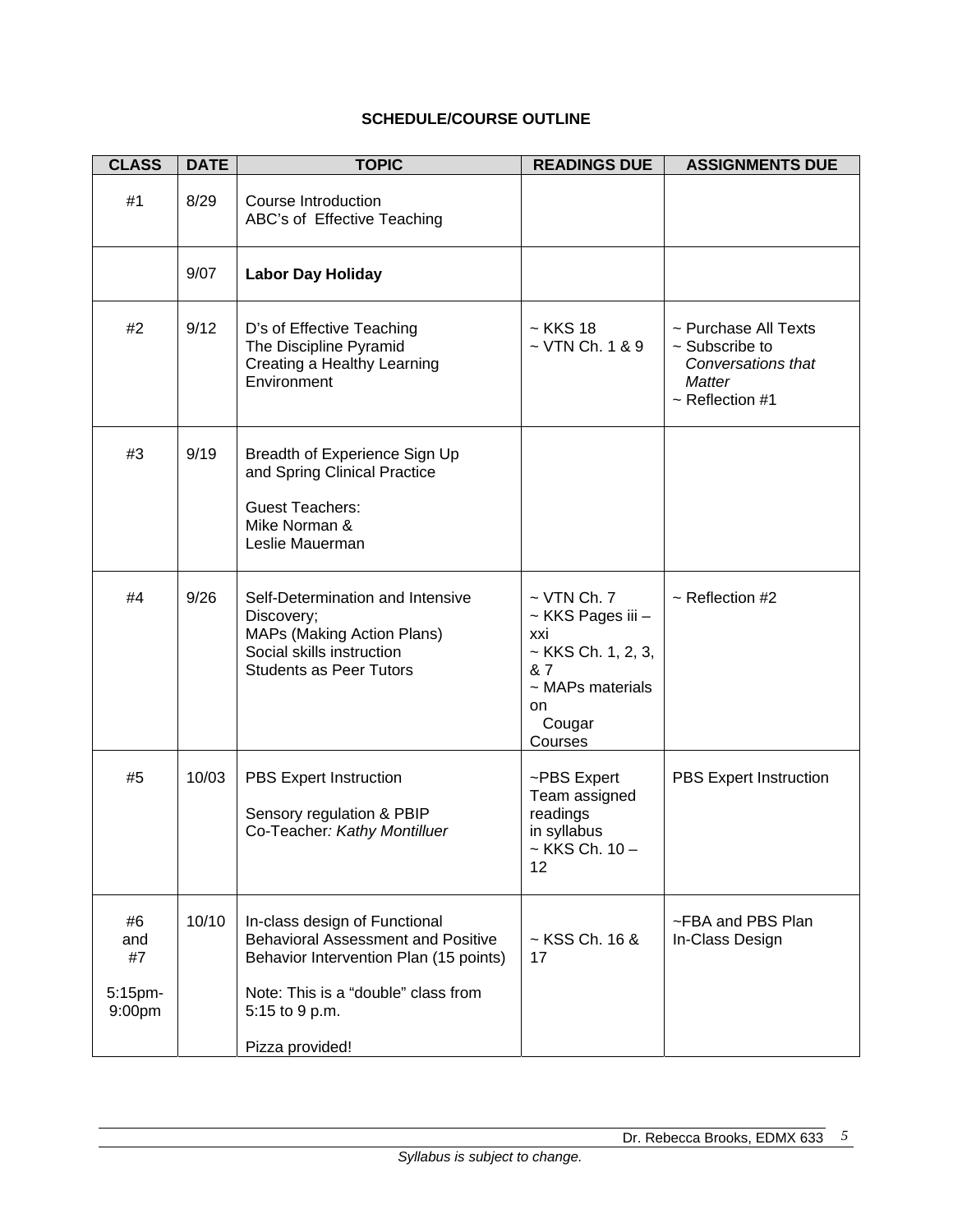| <b>CLASS</b>                   | <b>DATE</b> | <b>TOPIC</b>                                                                                            | <b>READINGS DUE</b>                                | <b>ASSIGNMENTS DUE</b>                                                     |  |
|--------------------------------|-------------|---------------------------------------------------------------------------------------------------------|----------------------------------------------------|----------------------------------------------------------------------------|--|
| #8                             | 10/17       | The Hidden Curriculum;<br>Co-Teacher: Stephen Hinkle                                                    | $\sim$ Brown Ch.11                                 | H.S. Observation and<br>Interview                                          |  |
|                                |             | Social skills lesson planning                                                                           |                                                    |                                                                            |  |
| #9                             | 10/24       | <b>Guest Co-Teacher:</b><br>Joe Wiseman, Principal<br>Monarch School<br>Social skills lesson planning   | Optional: KKS<br>Ch. 4 & 15                        | $\sim$ Reflection #3                                                       |  |
| #10                            | 10/31       | <b>ONLINE CLASS</b>                                                                                     |                                                    | $\sim$ Reflection #4                                                       |  |
| <b>NO LIVE</b><br><b>CLASS</b> |             | <b>Watch Online Maps Video &amp;</b><br><b>Complete MAPs DVD Study Guide</b><br><b>Responses</b>        |                                                    |                                                                            |  |
| #11                            | 11/7        | ~Social skills lesson peer review &<br>revision<br>Cooperative Group Learning (CGL)                     | KKS Ch. 19                                         | ~ Social Skills Lesson<br>Plan for Peer Review                             |  |
| #12                            | 11/14       | ~Jigsaw of CGL 14 Decisions<br>~ Quick Cooperative Structures                                           |                                                    | ~ Jigsaw of CGL 14<br>Decisions<br>~ Post Social Skills<br>Lesson in DRAFT |  |
| #13<br><b>NO Live</b><br>Class | 11/21       | <b>Making Action Plans</b><br>HS Observation and Interview                                              |                                                    | ~ MAPS Implementation<br>Due<br>~HS Observation and<br>Interview           |  |
| #14                            | 11/28       | ~ Experience/deconstruct a<br>formal CGL lesson<br>~Accessible Curriuculum                              |                                                    | ~ Post Social Skills<br>Lesson in FINAL Submit<br><b>Box</b>               |  |
| #15                            | 12/05       | Credo of Support Final Exam In-Class<br>Construction;<br>Course and program evaluation &<br>celebration | ~Review Credo of<br>Support prompt in<br>syllabus. | ~Credo of Support<br>preparation & materials<br>for in-class construction  |  |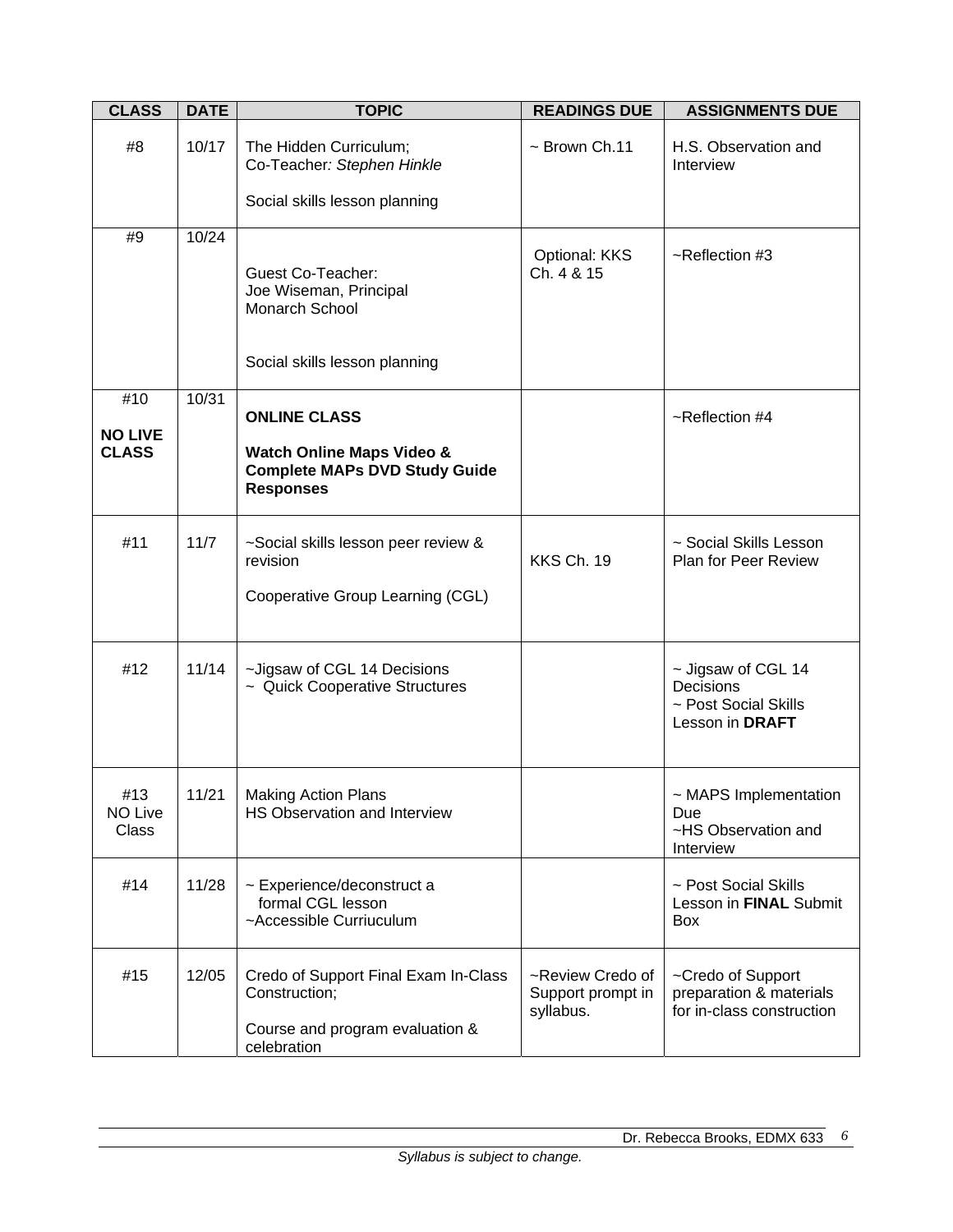## **COURSE REQUIREMENTS AND GRADED COURSE COMPONENTS**

#### **Course Features and Professional Requirements**

- 1. **Person-First Language.** "Person-first" language (e.g., "Student with Down syndrome" rather than "Down syndrome student") must be used throughout all written and oral assignments and discussions.
- 2. **Cougar Courses Use and Class Preparation.** Examine the course Cougar Courses website at least twice weekly for messages and newly posted materials and resources. Download materials needed for each class *prior* to class and bring to class all required resources.
- 3. **Written Work.** Word-process and keep electronic copies of all written work. You will want these for your records and use as professional portfolio entries.
- 4. **Timeliness.** Complete and submit all assignments on the due dates for full credit. If you have extraordinary circumstances that impact completion of your assignments or have questions or concerns, please contact the instructor(s) immediately.
- 5. **Participation.** Participate actively in class discussions and group activities and demonstrate positive interpersonal skills with classmates, the instructors, and guests.
- 6. **Peer Buddy.** Select at least two class "buddies" ensure you receive handouts and information if you miss class.

| Peer Buddy's Name: | Phone: | e-mail: |
|--------------------|--------|---------|
| Peer Buddy's Name: | Phone: | e-mail: |

#### **Assignments**

| Face-to-Face Class Participation      | (75 points)   |
|---------------------------------------|---------------|
| <b>Reading Reflections</b>            | (20 points)   |
| Social Skills Lesson Plan             | $(15$ points) |
| Jigsaw of CGL 14 Decisions            | $(10$ points) |
| High School Observation and Interview | (20 points)   |
| <b>PBS/BIP Expert</b>                 | (10 points)   |
| FBA and BIP Plan In-Class Design      | $(15$ points) |
| <b>MAPs Implementation</b>            | (25 points)   |
| Credo of Support Final Exam           | $(10$ points) |
| <b>Total Maximum Points:</b>          | 200 points    |

### **Extra Credit Option (3 points maximum)**

- You may request the opportunity to earn an optional 3 extra credit points by
	- o implementing your social skills lesson plan and preparing a reflection on your implementation or
	- o reading an unassigned chapter in the KKS or VTN text and preparing a comprehensive reflection on what you learned and how you will use the content.
	- o Other extra credit options may be negotiated with the instructor.

### **Grading Standards**

Grades for assignments will be posted on Cougar Courses as they completed throughout the semester.

**A: 93-100% A-: 90-92% B+: 89-85% B: 83-86% B-: 80-82% C+: 78-79** 

**NOTE:** The minimum acceptable grade for a course in the professional education credential sequence is C+. A "B" average must be maintained for continuation in the program.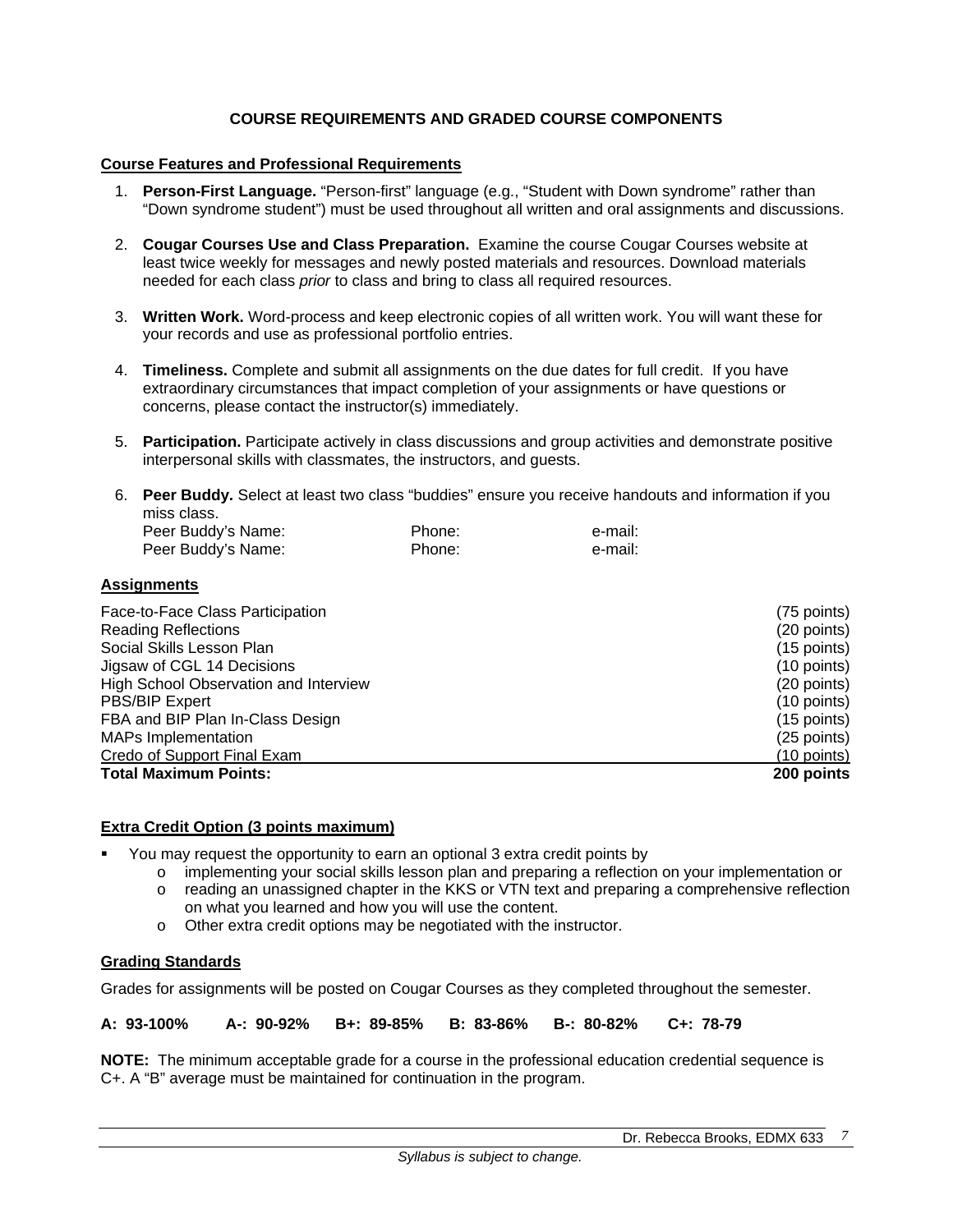# **Criteria for Written Products**

- The content of each assigned reading is clearly referred to in the document.
- Higher order thinking skills that go beyond reiteration of content (e.g., application, analysis, synthesis, evaluation of content) are clearly demonstrated.
- Spelling, grammar, and mechanical aspects of writing are accurate.
- Thoughts are well organized; section headings are provided as needed.
- The document is word-processed.
- The document is submitted on or before the date due.

## **School of Education/Course Attendance Policy**

Due to the dynamic and interactive nature of courses in the School of Education, all candidates (course participants) are expected to attend all classes and participate actively. At a minimum, candidates (course participants) must attend more than 80% of class time, or s/he may not receive a passing grade for the course at the discretion of the instructor. Individual instructors may adopt more stringent attendance requirements. Should the candidate (course participants) have extenuating circumstances, s/he should contact the instructor as soon as possible. *(Adopted by the COE Governance Community, December, 1997).*

You may **not miss more than 2 class meetings** in order to pass this class. . **Five (5) points will be deducted** for each absence. **Points will be deducted** for arriving to class **15 or more minutes late**. . Points may be deducted for lack of participation in class.

## **Policy on Late/Missed Work**

All assignments are expected to be completed by the assigned due date. If you have extraordinary circumstances that impact completion of your assignments or have questions or concerns, please contact the instructor(s) immediately. Acceptance of late work will be at the professor's discretion and will only be allowed if the student has contacted the professor prior to the original due date. All late assignments will receive a **20% deduction** in point value.

### **Student Collaboration Policy**

Students are to complete work individually and independently unless there is an agreement prior to the submission of the assignment with the course instructor(s). Namely, on occasion, the MAPs Implementation and High School IDEIA Interview assignments have been done in pairs.

### **GENERAL CONSIDERATIONS**

### **CSUSM Academic Honesty Policy**

Students will be expected to adhere to standards of academic honesty and integrity, as outlined in the Student Academic Honesty Policy. All assignments must be original work, clear and error-free. All ideas/material that are borrowed from other sources must have appropriate references to the original sources. Any quoted material should give credit to the source and be punctuated accordingly.

Academic Honesty and Integrity: Students are responsible for honest completion and representation of their work. Your course catalog details the ethical standards and penalties for infractions. There will be zero tolerance for infractions. If you believe there has been an infraction by someone in the class, please bring it to the instructor's attention. The instructor reserves the right to discipline any student for academic dishonesty, in accordance with the general rules and regulations of the university. Disciplinary action may include the lowering of grades and/or the assignment of a failing grade for an exam, assignment, or the class as a whole.

Incidents of Academic Dishonesty will be reported to the Dean of Students. Sanctions at the University level may include suspension or expulsion from the University.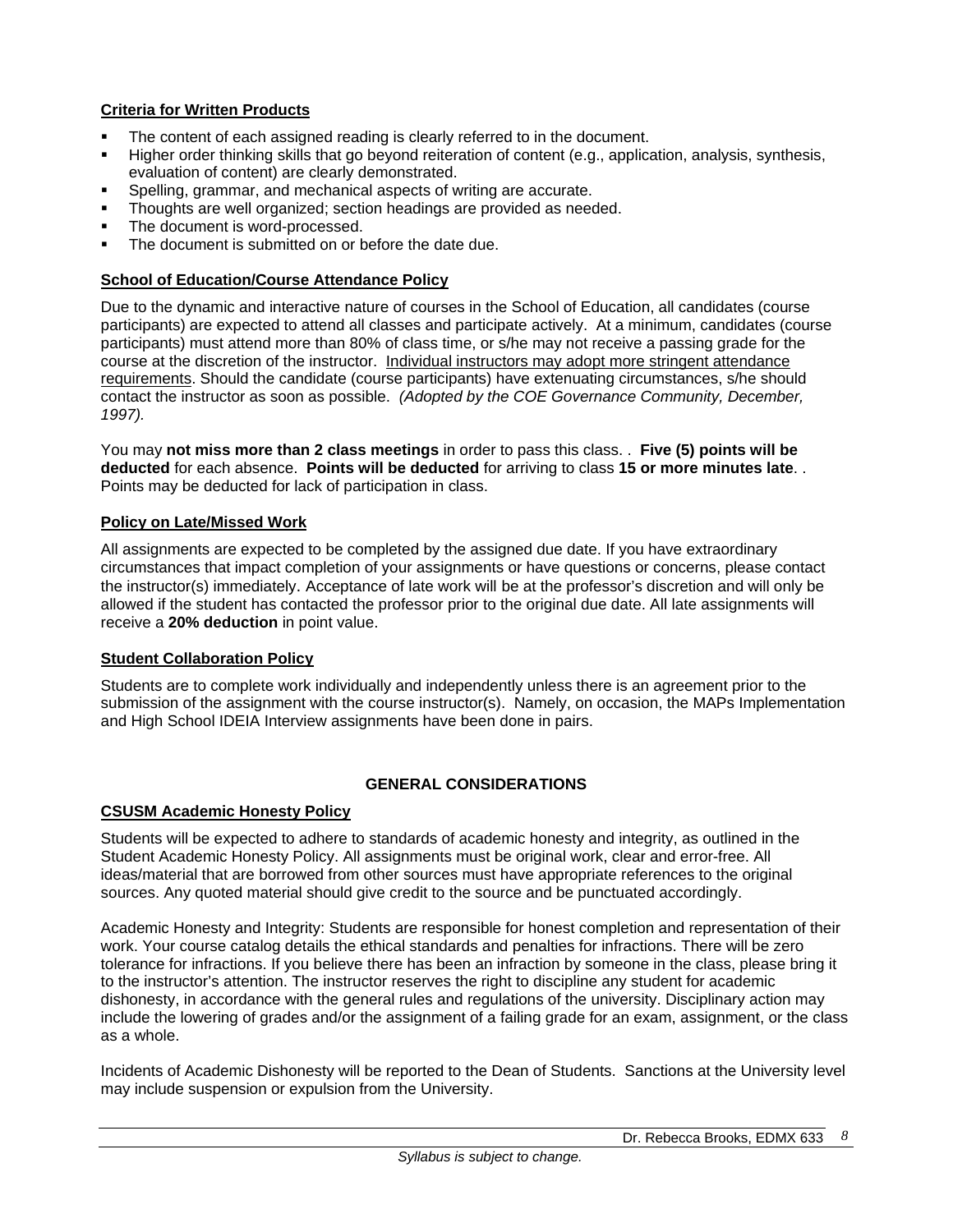Refer to the full Academic Honesty Policy at: http://www.csusm.edu/policies/active/documents/Academic\_Honesty\_Policy.html

## **Plagiarism**

As an educator, it is expected that each candidate (course participant) will do his/her own work, and contribute equally to group projects and processes. Plagiarism or cheating is unacceptable under any circumstances. If you are in doubt about whether your work is paraphrased or plagiarized see the Plagiarism Prevention for Students website http://library.csusm.edu/plagiarism/index.html. If there are questions about academic honesty, please consult the University catalog.

#### **Students with Disabilities Requiring Reasonable Accommodations**

Students with disabilities who require reasonable accommodations must be approved for services by providing appropriate and recent documentation to the Office of Disabled Student Services (DSS). This office is located in Craven Hall 4300, and can be contacted by phone at (760) 750-4905, or TTY (760) 750- 4909. Students authorized by DSS to receive reasonable accommodations should meet with their instructor during office hours or, in order to ensure confidentiality, in a more private setting.

### **Credit Hour Policy Statement**

Per the University Credit Hour Policy:

- For Face-to-Face courses, students are expected to spend a minimum of two hours outside of the classroom each week for each unit of credit engaged in learning.
- Hybrid courses must describe to students how the combination of face-to-face time, out-of-class time associated with the face-to-face sessions, and on-line work will total at least 45 hours per unit of credit.

#### **All University Writing Requirement**

This course ensures that the university's minimum 2,500-word per course writing requirement is met through the course assignments, reflections, and postings for Education Specialist standards assigned to this course.

## **Graduate Writing Requirements**

The California State University maintains a Graduation Writing Assessment Requirement (GWAR) for master's candidates. This requirement must be achieved prior to Advancement to Candidacy. A master's candidate will satisfy the graduate writing requirement by receiving a passing score on a written product as assessed with the GWAR rubric. Toward the goal of providing opportunity for graduate students in the School of Education to satisfy the writing requirement, papers in graduate classes are expected to adhere to writing and format style guidelines described in the sixth edition of the *Publication Manual of the American Psychological Association* (aka, *APA Manual*). This manual is a required across all graduate-level (600-level) courses.

### **Course Format**

Per the CSUSM Online Instruction Policy, EDMX 633 is considered primarily as traditional (FT) instruction, with an online class component, qualifying the course also to be considered hybrid (HY) in nature.

### **Necessary Technical Competency Required of Students**

Candidates are required to have the technical expertise to use online browsers (e.g., Firefox) to access information, use the Cougar Courses platform to access and download course content posted at Cougar Courses and submit assignments, and use various forms of technology (e.g., word processing, CSUSM electronic mail, presentation tools such as PowerPoint) to produce course assignments and instruct others for assignments requiring in-class instruction by candidates.

Please save a digital copy of all assignments for your use in your teaching portfolio. Most assignments are submitted online at Cougar Courses; some are submitted both online and in class; at least two assignments are submitted only in class. Details will be given for each assignment in class.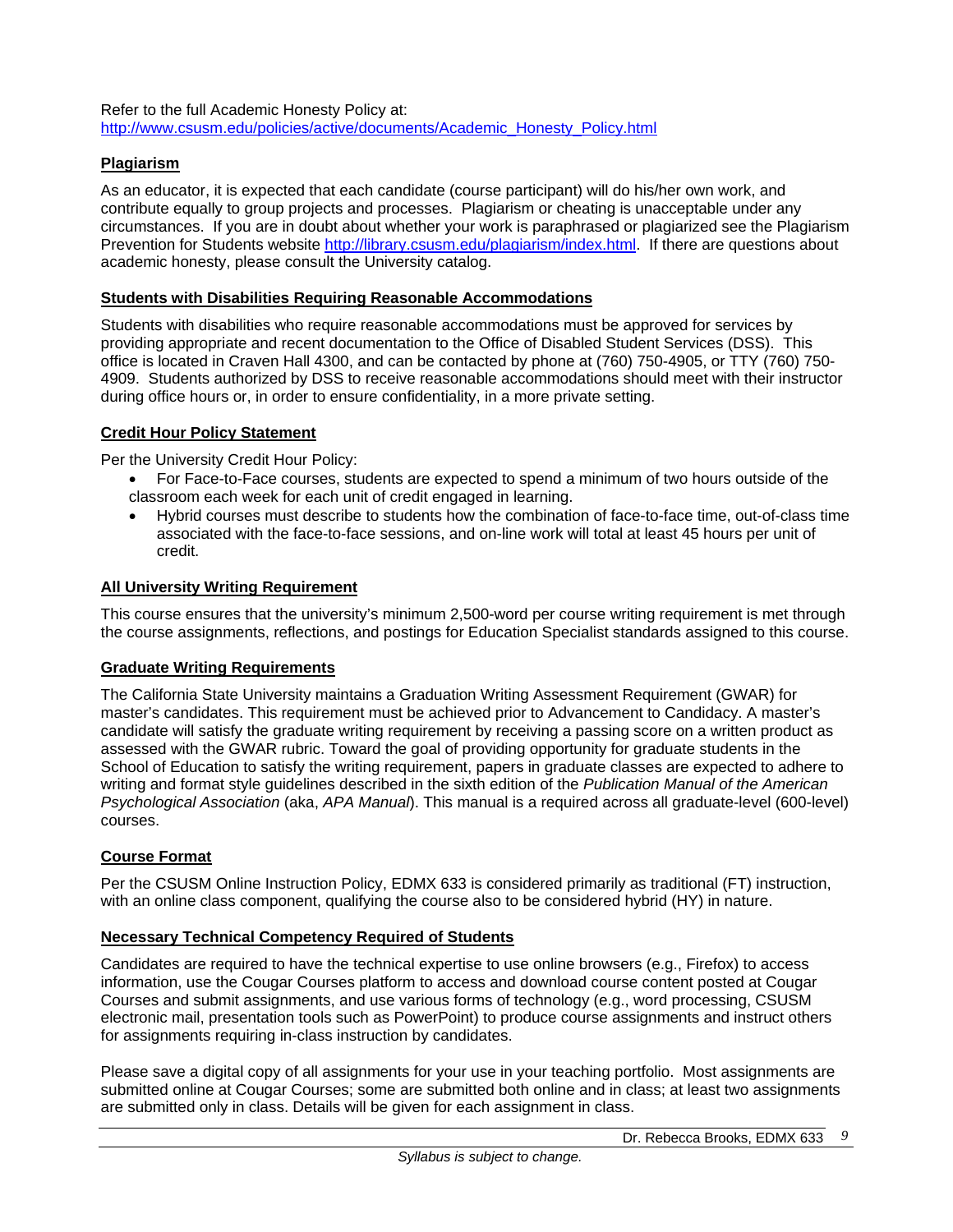## **Contact Information for Technical Support Assistance**

For technical support assistance, please contact the CSUSM Help Desk. See information on the various ways in which students may get technical support at http://www.csusm.edu/sth/support/index.html http://www.csusm.edu/sth/support/index.html

#### **Electronic Communication Protocol**

Electronic correspondence is a part of your professional interactions. If you need to contact the instructor, email is often the easiest way to do so. It is my intention to respond to all received e-mails in a timely manner. Please be reminded that e-mail and on-line discussions are a very specific form of communication, with their own nuances and etiquette. For instance, electronic messages sent in all upper case (or lower case) letters, major typos, or slang, often communicate more than the sender originally intended. With that said, please be mindful of all e-mail and on-line discussion messages you send to your colleagues, to faculty members in the School of Education, or to persons within the greater educational community. All electronic messages should be crafted with professionalism and care.

Things to consider:

- Would I say in person what this electronic message specifically says?
- How could this message be misconstrued?
- Does this message represent my highest self?
- Am I sending this electronic message to avoid a face-to-face conversation?

 $\bullet$ 

In addition, if there is ever a concern with an electronic message sent to you, please talk with the author in person in order to correct any confusion.

## **DESCRIPTION OF ASSIGNMENTS**

### **Face-to-Face Class Participation (75 points maximum)**

The purpose of this requirement is to ensure active participation during class sessions and opportunities to demonstrate collaborative teaming and cooperative group small group interpersonal skills. Because group activities and other active learning procedures are used to introduce and reinforce substantial amounts of material addressed in this course, regular attendance and participation is critical. If a candidate needs to miss part or all of a class**, the instructor must be informed in advance.** Candidates are responsible for requesting a makeup assignment for any absence. A candidate may not pass this class if 20% or more of class session time is missed (except in rare cases of extreme hardship when expected competences have been demonstrated.)

- You may **not miss more than 2 class meetings** in order to pass this class.
- Each Saturday consists of 2 class meetings combined for a total of 15 points.
- **Points will be deducted** for each absence.
- **Points will be deducted** for arriving to class **15 or more minutes late**. .
- Points may be deducted for lack of participation in class.

### **Reading Reflections (20 points maximum)**

The purpose of the reading reflections is to provide candidates with regular opportunities to demonstrate their understanding of and ability to apply critical aspects of professional practice and standards. For full credit, each reflection must be word processed and submitted on or before the date due. Be prepared to discuss reflections in class in order to receive full credit.

| Reflection #1 | 5 points maximum |
|---------------|------------------|
| Reflection #2 | 5 points maximum |
| Reflection #3 | 5 points maximum |
| Reflection #4 | 5 points maximum |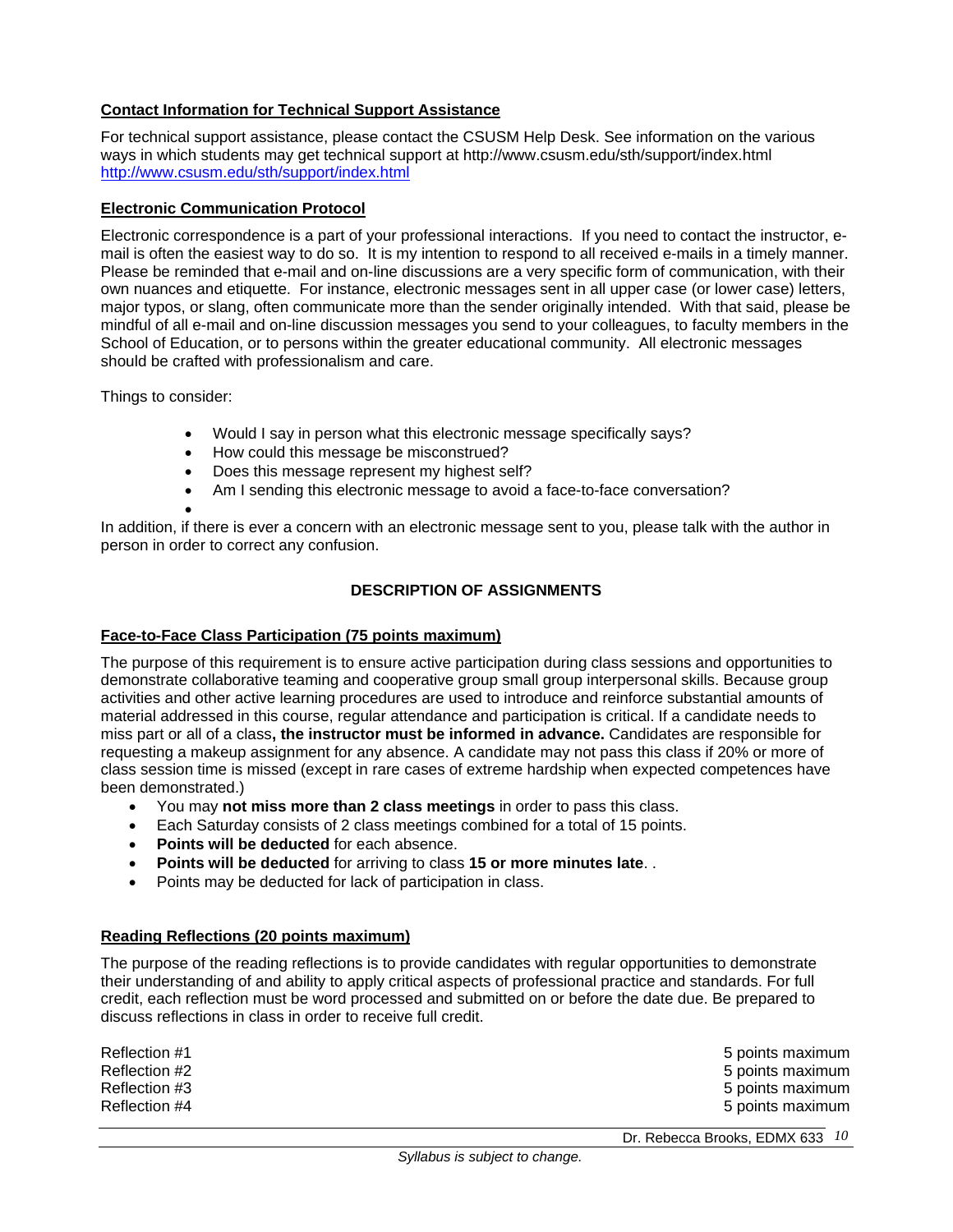### **Reading Reflection #1 (5 points)**

Read Chapters 1 and 9 of the Villa, Thousand, and Nevin (VTN) *Collaborating with students in instruction and decision making: The untapped resource* text.

- From Chapter 1: Which two of the rationale for collaborating with students are the most compelling for you? Why?
- From Chapter 9: Which of the strategies and tools presented are new to you? Which must you absolutely include in your OWN discipline pyramid? Be as comprehensive and inclusive as you can for this last question.

### **Reading Reflection #2 (5 points)**

Watch this introductory YouTube videos to become oriented to *Win Win Discipline*. http://www.youtube.com/watch?v=cAciWa6H4To Then read pages iii – xxi and Chapters 1, 2, 3,  $\&$  7 of the KKS text.

**Part 1.** Create a graphic organizer to help you remember the 4 types of disruptions, the 7 positions, the 3 pillars, and key 'win-win' principles. If you wish to use prepared graphic organizers, you can search the web for templates by goggling "graphic organizer" and/or foldables at www.pinterest.com/alwayslearning/foldables-as-graphic-organizers/

**Part 2.** Compose a 1-paragraph summary of how the information in these chapters and pages interface with the four dimensions of the Circle of Courage. To learn more about the Circle of Courage, see Chapter 1 of VTN, the EDMX 633 Cougar Courses home page, and google "Circle of Courage" and "Reclaiming Youth at Risk."

#### **Reading Reflection #3 (5 points)**

This reflection has two parts.

Create a graphic organizer for Part1 and Part 2 described below. If you wish to use prepared graphic organizers, you can search the web for templates by goggling "graphic organizer" and/or foldables at www.pinterest.com/alwayslearning/foldables-as-graphic-organizers/

**Part 1.** Chapter 8 of the Kagan, Kyle, & Scott (KKS) focuses upon preventative procedures on the bottom of the discipline pyramid (see Figure 9.1 of Chapter 9 of VTN). Select *two* preventative procedures for *each of the 7 positions* (for a total of 14 procedures) that absolutely must be on the bottom level of your OWN discipline pyramid. Compose a brief rationale as to why you selected the procedures for each position. (2 points)

**Part 2.** Chapter 13 of the KKS text is a gold mine of structures and strategies for responding to the 7 positions. This reflection is designed to assist you to add content to the levels of the discipline pyramid (see Figure 9.1 of Chapter 9 of VTN). Select *two* strategies/structures for *each of the 7 positions* (for a total of 14) that absolutely must be on your discipline pyramid. Namely, 1) name each of the 14 strategies/structures you select; 2) indicate where on the five levels of the discipline pyramid each of the 14 strategies/structures belongs; and 3) compose a brief rationale as to why you chose the strategy/structure (i.e., how it will help students and/or you, as a teacher). (3 points)

#### **Reading Reflection #4 (5 points)**

First read the parable on page 20.26 of the KKS text. Then carefully read Chapter 20 of the KKS text and Chapter 8 of the VTN text. Exercise your creativity and use your Multiple Intelligences to represent: a) what you learned or were reminded about the development of social life skills including conflict mediation skills, and

b) the specific strategies you will use or life skills you will teach to develop your students' responsibility/response-ability.

The content of **both** chapters, including the parable, must be clearly represented in your Part a and b representations.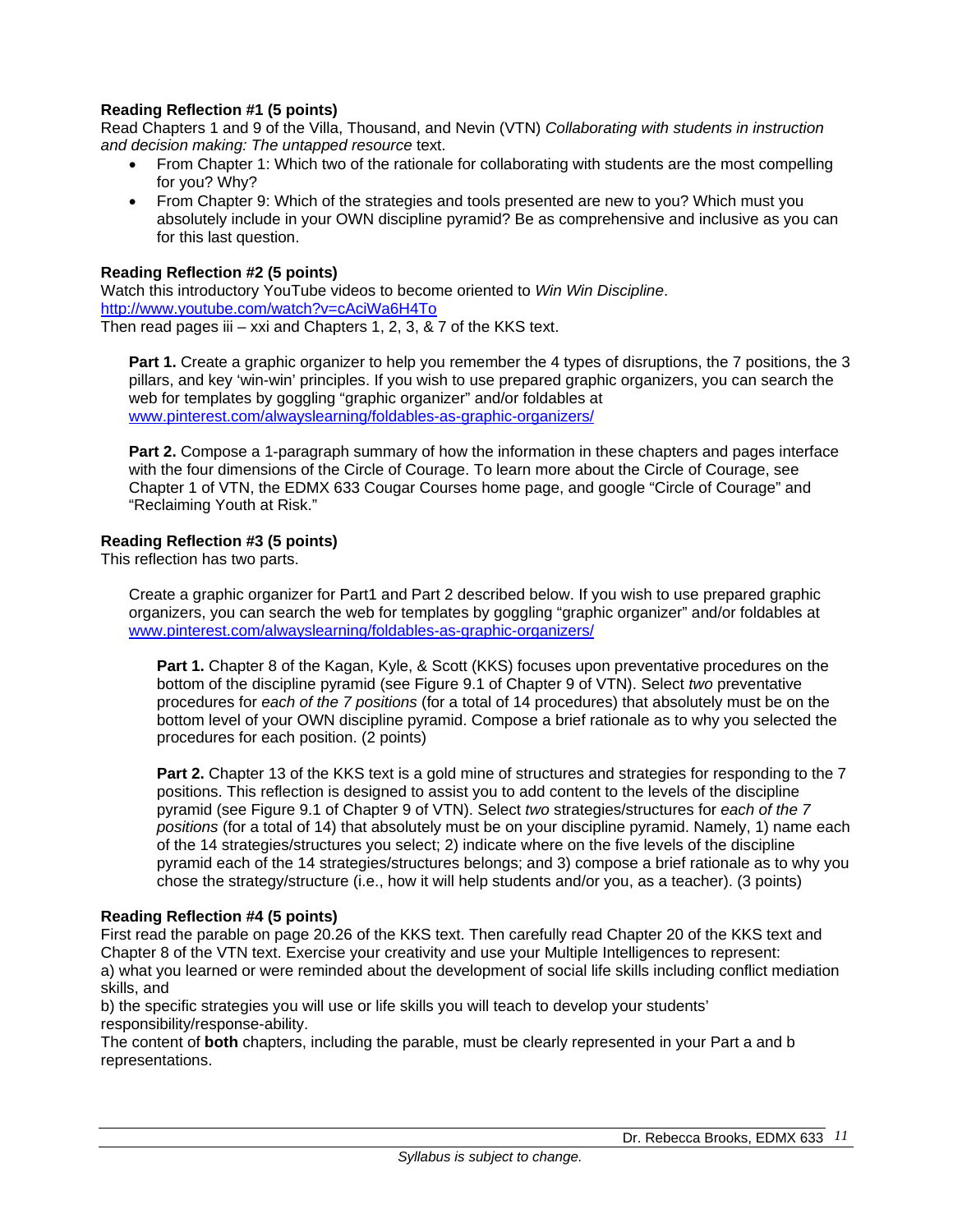## **Social Skills Lesson Plan (15 points)**

The purpose of this assignment is to ensure that participants can design a social skills lesson that can be used as a component of a cooperative group lesson or as a "stand alone" lesson that supports students' social behavior development. A direct instruction lesson format provided by the instructor is used to organize this lesson. The lesson will be reviewed by peers in class and by the instructor and returned for revisions. The *final draft* must include all requested revisions. Three extra credit reflection points may be earned for delivering the lesson to students and submitting a written reflection about the delivery of the lesson.

## **Jigsaw of CGL 14 Decisions (10 points)**

From VTN Chapter 2, you will be a subset of the 14 teacher decisions and will teach that subset to a small group of classmates. In preparing to teach, create a 1-page handout that creatively represents what you consider to be the most important things to know and remember. Some decisions include illustrative stories, so be prepared to tell the stories. Make copies of the handout, one each for your small group of teammates and one for your instructor. Remember to use all that you know about effective instruction (e.g., checking for understanding, visual representations, effective questioning) in your teaching so it is a lively demonstration of your teaching skills.

## **PBS/BIP Expert Instruction (10 points)**

Brown's text provides detailed instruction on all aspects of Positive Behavior Supports (PBS). You will study and become an expert in certain aspects of the PBS process and will then teach an assigned classmate your area of focus. Everyone will have some shared reading. Experts will have different readings. Both are described below.

In preparing to teach, consider what is most important for your classmates to know and create a handout, a visual, and/or graphic organizer for others to take notes on or fill in. Feel free to use the figures and examples that are in the text to illustrate what you are teaching. Make copies of the materials for your assigned partner and instructor(s). Each expert will have 15 minutes to teach his/her content to their partner. As with the Jigsaw of CGL 14 Decisions preparation, be sure to use in your teaching all that you know about effective instruction (e.g., active engagement with materials, checking for understanding, visual representations, effective questioning), so it is a lively demonstration of your instructional skills.

#### **Note: A large portion of this assignment involves in-class teaching which cannot be made up, so be sure to be there and fully prepared to teach.**

### **FBA and BIP In-Class Design (15 points)**

As a team students will conduct a Functional Behavioral Assessment and develop a Behavior Intervention Plan for a student presented in an in-class scenario.

### **Note: This is an in-class assignment that cannot be made up, so be sure to be there.**

### **MAPs Implementation (25 points)**

The purpose of this assignment is to give you practice applying the assessment skills of Intensive Discovery by obtaining information from the student, family members, and friends in an authentic and person-centered way. Review the MAPs materials on Cougar Courses and in Chapter 7 of the Villa, Thousand, and Nevin text.

You will conduct a MAPs meeting and develops a "MAPs" report for one focus individual. The ideal focus individual is a student eligible for special education whom you serve. If you are not in clinical practice or are not the service coordinator for such a student, you may need to be creative and identify a person for whom the MAPs process would make a positive contribution to that person's life. For example, do you have a friend with a family member or a youth not eligible for special education who could benefit from Intensive Discovery to plan for the future. Be sure to invite as many significant others (i.e., family members, friends) as possible as well as appropriate professionals to participate in the MAPs process. The more the merrier. Your write up should be comprehensive and must include the following components.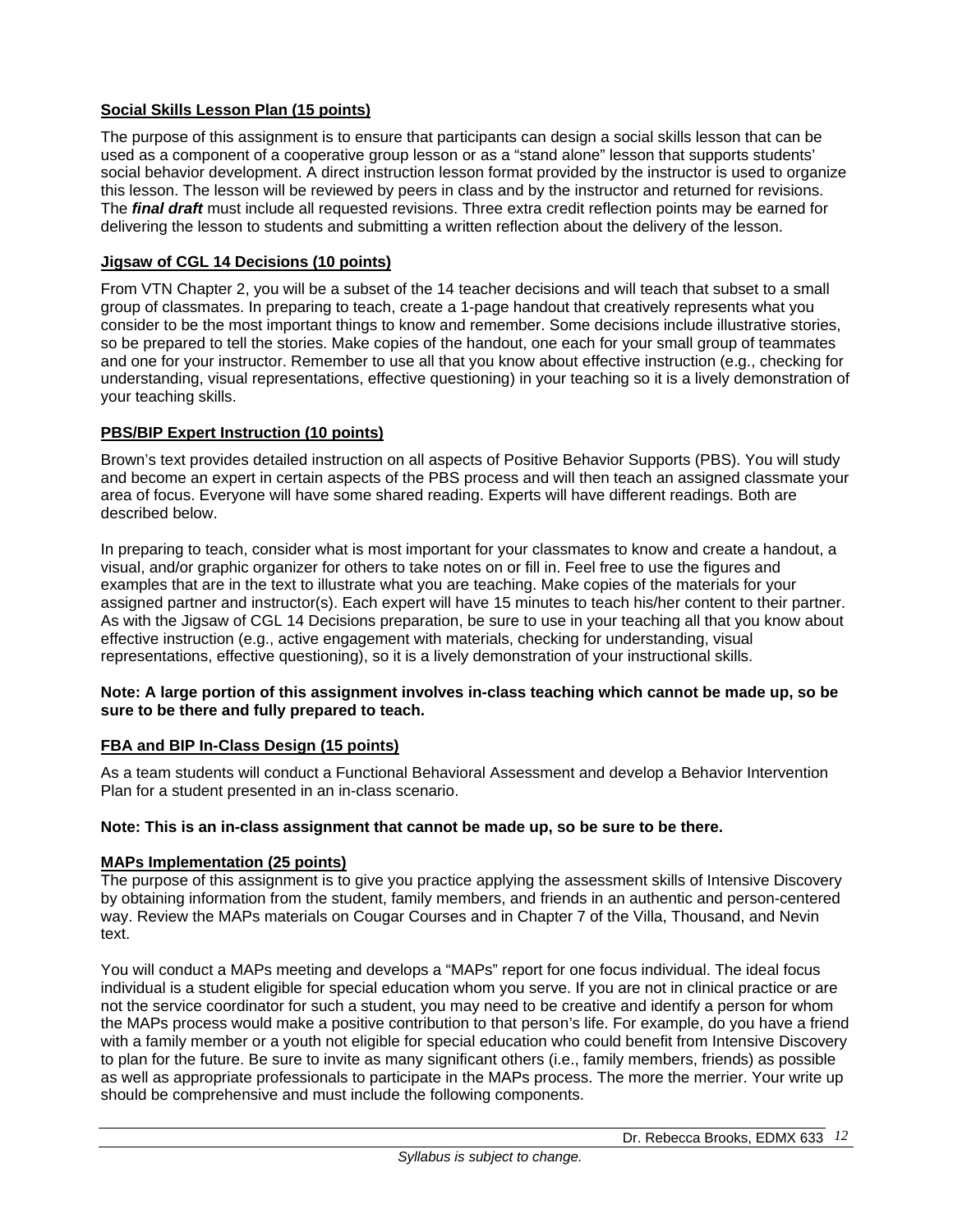- 1. What was the rationale for choosing this student/person? Describe the person in terms of gender, age, strengths, and any other relevant characteristics such as educational needs or living situation. Describe the context of the MAPs process. Who was present? Where did it occur? ((Note: Conduct the MAPs session in a comfortable location, such as the individual's home.) (4 points)
- 2. For each of the steps of the process, organize and report in writing the responses to MAPs questions and any other questions you asked. Document the decision-making process used to identify and prioritize needs and goals. Also identify potential next steps. (7 points)
- 3. For the "Plan of Action," recommend specific areas or skills to work on based upon the outcomes of the MAPS process. (9 points)
	- a) Translate the outcomes of the MAPS session into 3 IEP-like goals.
	- b) At least one goal must relate to relationships, friendships, and/or social skills. At least one goal must relate to life beyond the current school context (e.g., recreation, living, vocational/employment, life in the community, post-secondary life, transition to the next school). All three goals must directly relate to an important theme that emerges from the MAPS meeting.
	- c) As on an IEP plan, each goal must have a positively stated (i.e., what the student can do!) present level of performance (**PLOP**) or baseline statement.
	- d) Each goal must have at least *two* activities between now and the goal's target date to support accomplishment of the goal
- 4. Compose a reflection on the experience that includes all four of the following elements. (4 points)
	- a) Your own reaction to the process
	- b) The reaction of the participants
	- c) Ways in which you would "better" prepare for or conduct a MAPS session in the future, and
	- d) Your thoughts, feelings, and opinions regarding your role as an advocate for realizing your students' dreams through person-centered and student-led planning in IEP development and futures planning.

# **Criteria for Evaluation (See rubric and also consider the following):**

- Completeness and organization of information requested. Includes a title page, a section for each of the steps of the MAPS as well as the report described in items 1 - 4 above.
- Sensitivity and respect for student and family.
- Evidence of input and feedback from MAPS participants (e.g., photo of the MAPS posters and a written summary of the contents of each poster, direct quotes of participant reactions).
- Word-processed and appropriate use of standard English, grammar, spelling, and mechanics (1 point)

### **High School Observation and Interview: Implications of IDEIA and More (20 points)**

Every Education Specialist is expected to understand the unique aspects and challenges of supporting high school-aged youth with special education needs, even if s/he does not work at the secondary level. Develop these understandings through this self-directed field experience.

A minimum requirement is that you spend the equivalent of a full school day in one or more high schools, shadowing one or more special education staff members, interviewing students and staff, attending afterschool events, and observing classes which students attend. You must shadow a special educator who is serving in a Resource Specialist role and not as a teacher serving primarily students with moderate and severe disabilities. (You will have an opportunity to do this in another course.) Since you will not be observing a particular student, you will not need specific permission for observations. But you will need to have signatures from your host teacher(s). Remember, in all of your note taking and in any written product describing your high school experiences, you are to *maintain confidentiality* and not refer to a student by name.

The protocol for arranging for a visit is to call the school's coordinator of special education and introduce yourself and the purposes of the visitation. When you arrive at the school, be sure to have with you your time sheet, letter of introduction, and the provided questions to ask. A day-long visitation is preferred. If this is not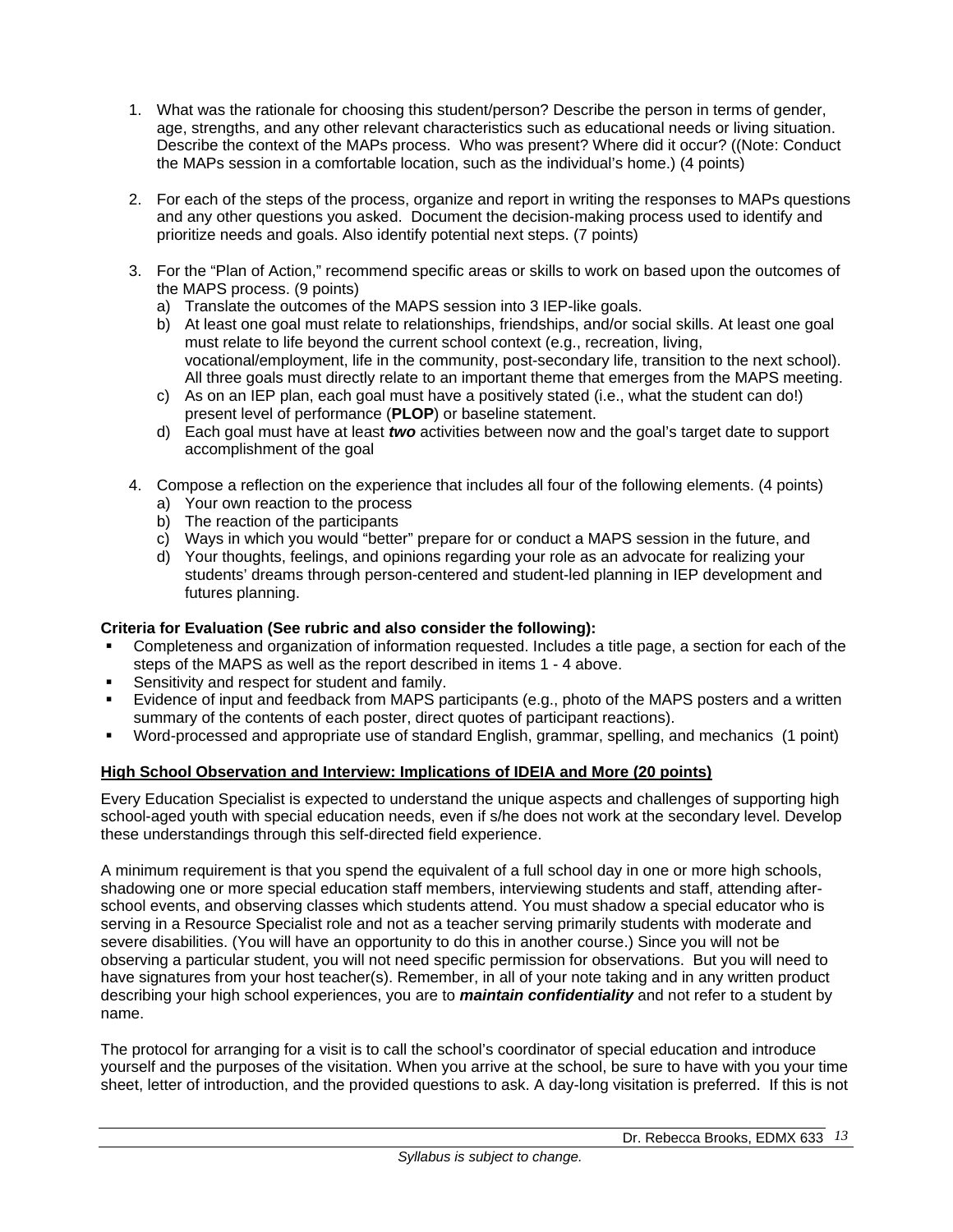an option, you may visit the same site on two or more days. Visits to multiple sites also have distinct advantages, as you can see and compare how different campuses approach the same issues.

If you wish to visit a high school with a partner, please do so, as long as it meets with advance approval of your host special education personnel AND your EDMX 633 instructor(s). Crowds draw attention away from instruction, so group size is limited to two people. If you visit with a peer, identify your partner in your report. As a guest, at all times behave in your most professional and courteous manner. Reserve any verbal critiques for the assignment's reflection.

What will you look for and what will you ask? Provided questions directly relate to IDEIA 2004 demands in the roles of educators, students, and teachers. You are to ask questions, observe, and otherwise "fact find" (i.e., use web resources) in order to obtain responses to these questions that are *comprehensive and complete*. Keep your eyes open, ask students to describe their experiences as well. What you see may or may not "match" what you are told.

Your write up has *three* components.

The *first* component is comprised of the responses to the questions provided to you to ask.

The *second* component is your in depth analysis of the practices observed at this high school site, based upon the question responses and observation. Please address all 4 of the following areas:

- STRENGTHS
- **CONCERNS**
- QUESTIONS I STILL HAVE
- RECOMMENDATIONS FOR IMPROVEMENT (you must have at least 2.)

The *third* component is the time sheet with signatures from the hosts for each day and time period of the visitation(s). You cannot get credit for this assignment without this!

This is your professional development experience, so enjoy it and set it up in a way that meets your needs!

### **"Credo of Support" Final Exam (10 points)**

The Frisbee Theory: "It seemed as though every time The Bee appeared, people dropped any thoughts of judgment or pretense. People began to **be** with each other instead of **around** each other." (*Intentional Teaming,* p. 56)

Reading Brown's Ch. 11 and viewing materials on Cougar Courses, and together with what you already have learned about relationship and friendship building, you will create IN CLASS a *Credo of Support* poster, PowerPoint, mobile, live demonstration performance, or other visual/audio product that provides 13 ways in which you, as a teacher, and your students can create **Bee together** opportunities **–** opportunities to develop and maintain **natural social and friendship-potential relations** and facilitate any student with learning or behavior differences being a **valued member of the classroom and school community**. In addition to the 13 Social Outcomes that are shared as practices and/or principles, provide a rationale or "anticipatory set" of why relationship development is important in the curriculum. Provide enough detail so that a naïve consumer could actually use each practice or principle.

Make this appealing and usable! So, include graphics, website citations & links, examples, real objects, pictures, YouTube videos, and anything else that would help a student, teacher, paraeducator, or parent understand your credo! Check to make sure you use "person first" language. Bring any and all materials you might need to create your product to Class Session #15. You may bring prepared materials (e.g., PowerPoint slides), but realize that you will be assigned teammates by your instructor and be given no more than 60 minutes to create a final product to share with the entire class, so your ideas might need to be modified to fit your team's collective ideas for the team Credo of Support.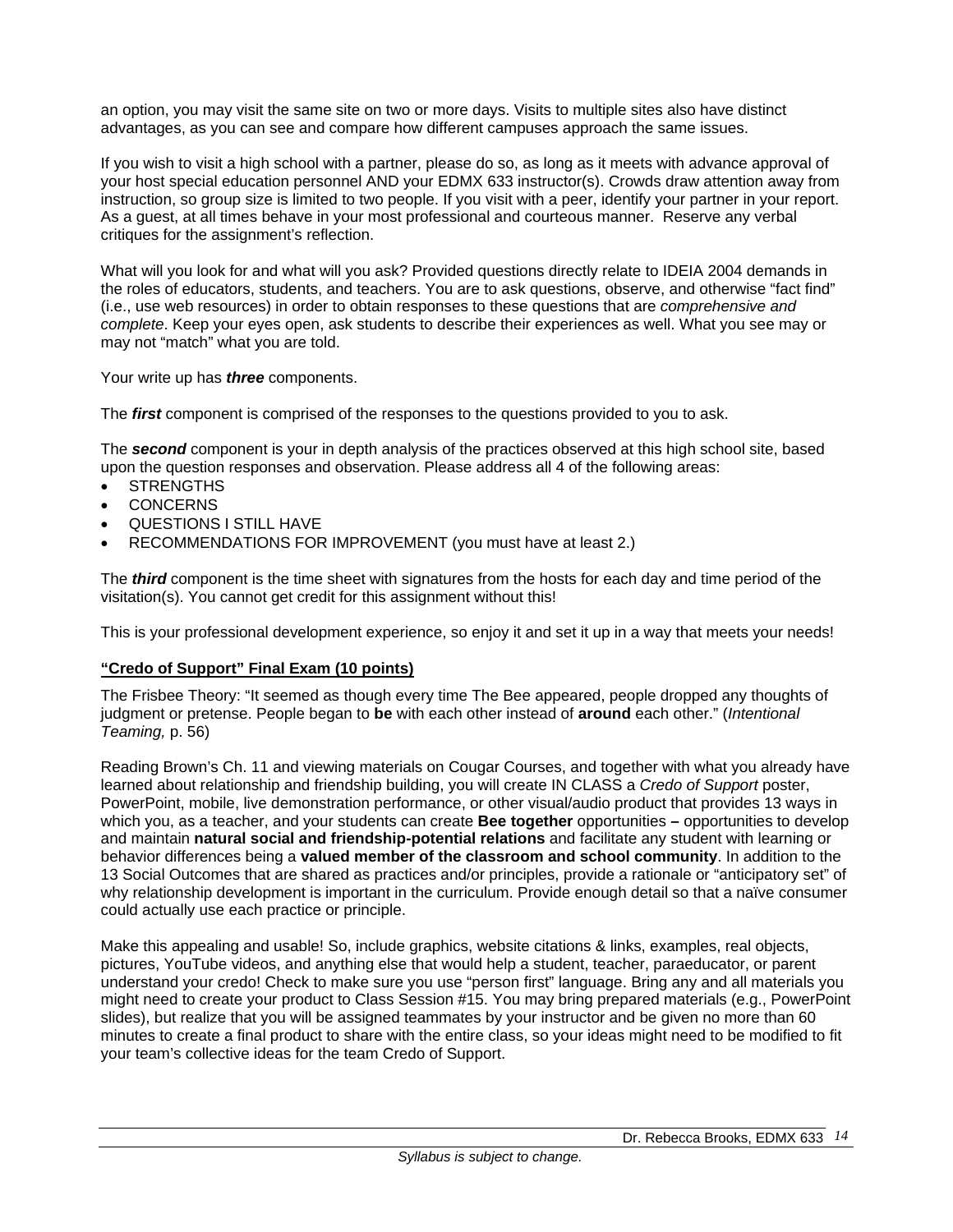

333 South Twin Oaks Valley Road, University Hall 468 San Marcos, California 92096‐0001 SOE Office: 760.750.4300 Advising: 760.750.4277 **www.csusm.edu/soe**

Dear Principal and Special Education Staff,

An important special education field experience for all Cal State San Marcos Mild/Moderate and Moderate/Severe Education Specialist credential candidates is to spend time in a variety of special education settings. Since special education service delivery at the high school level can be significantly different from service delivery in elementary settings, it is critical that credential candidates have a chance to a) talk with and shadow high school special educators, b) observe in general education classrooms in which students with disabilities are supported, c) observe and interact with students with a wide range of disabilities, and d) learn about the policies and procedures including transition planning.

It would be greatly appreciated if one or more of our credential candidates could spend eight hours under the guidance and management of one or more of your special education faculty engaged in the activities described above. Candidates could spend an entire day on campus (during, before, and/or after school hours); or observations could be spread across two or more days. This is up to the discretion of the credential candidate' hosts.

The credential program faculty and staff hope that this is an experience that your faculty and staff find interesting and valuable. As the program coordinator, I extend the university's thanks for your continued support of the professional development of educators in the San Diego area and the CSU San Marcos credential programs, in particular. If you have any questions or concerns, please e-mail me at rbrooks@csusm.edu.

Respectfully,

*Rebecca Brooks* 

Dr. Rebecca Brooks CSUSM Special Education Credential and Graduate Programs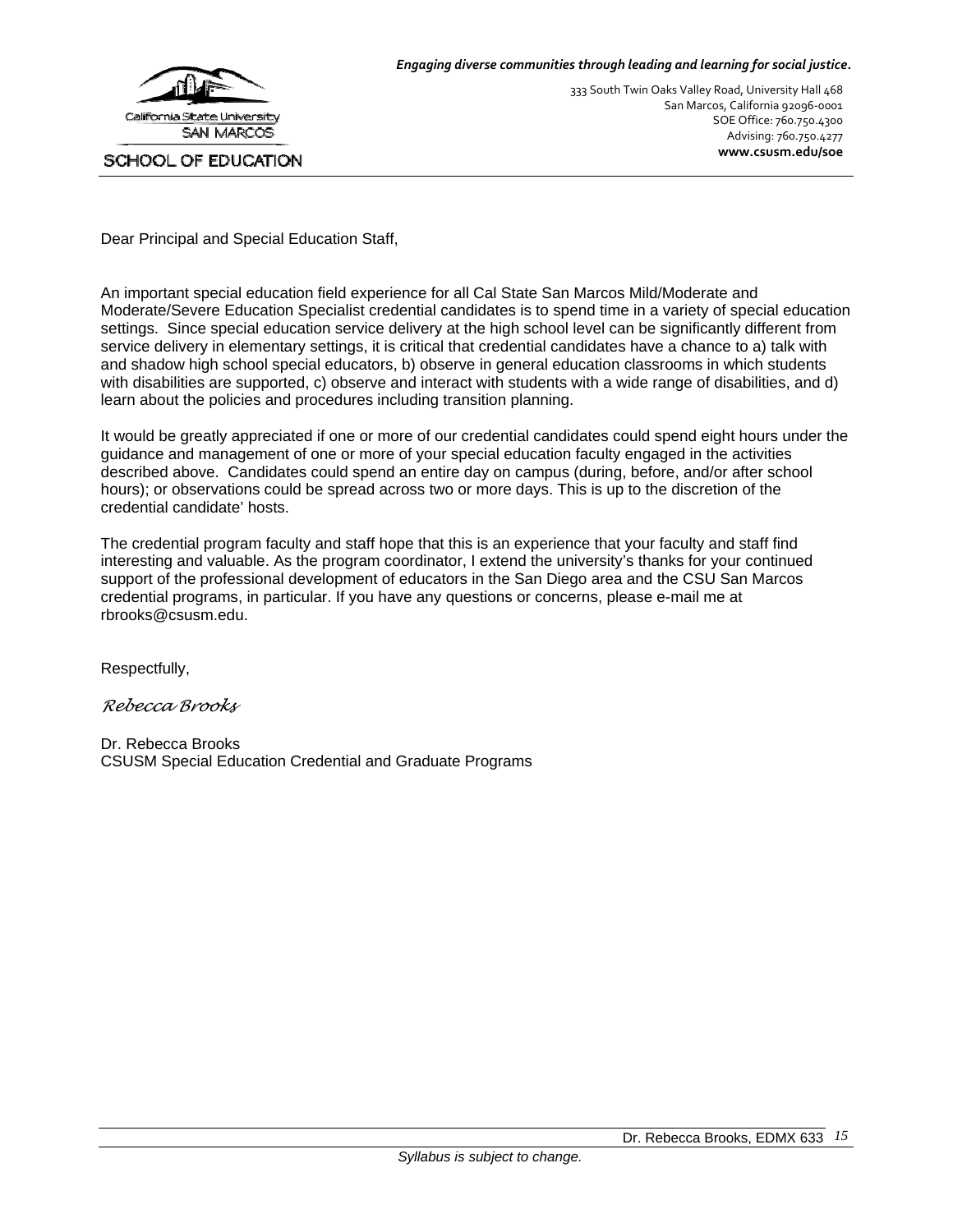## **HIGH SCHOOL OBSERVATION AND INTERVIEW QUESTIONS**

- 1. Why did you choose to become a special educator at the secondary level?
- 2. What do you perceive as the unique challenges of working with teens, as they finish their last years in the public school system?
- 3. What unique characteristics do secondary special educators need to possess and demonstrate?
- 4. What energizes you day-to-day and week-to-week in your job as a secondary educator?
- 5. What do you and your school do to get classroom teachers actively involved in the daily, weekly, and/or monthly planning for accommodations and modifications for a student who has an IEP? And, how would you improve this practice?
- 6. What arrangements are made so that *classroom teachers* may actively participate in students' IEP meetings? And, how would you improve this practice?
- 7. In what ways do you ensure regular communication with classroom teachers (e.g., check ins, coteaching) in order to coordinate curriculum and instruction? And, how would you improve this practice?
- 8. What are specific ways you and your school facilitate parent participation in IEP meetings and IEP goal development? What are your home-school communication strategies? And, how would you improve this practice?
- 9. In what ways do you and your special education faculty teach and coach students to actively participate in and lead their own IEP meeting?
- 10. Please describe in as much detail as possible how students are engaged in developing their own Individual Transition Plans (ITPs) by age 16?
- 11. Please provide examples of at least three transition goals and accompanying activities that might typically appear on an ITP.
- 12. In the Making Action Plans (MAPs) futures planning process, a student's support team explores the dreams, fears, strengths, and aspirations of the student and his team members. As part of the ITP planning process, in what ways do you at this school, explore the dreams, fears, strengths, and aspirations of your students and their friends and family?
- 13. Please describe in as much detail as possible the process for educating (and informing) students about their age of majority rights by age 17? What materials do you use to teach them about these rights? What direct instruction do you offer to ensure understanding of their rights?
- 14. What test *accommodations* are commonly used at this high school?
- 15. What test *modifications* are commonly used at this high school?
- 16. What process(es) do you use to determining if a testing *accommodation* or *modification* is included in a student's IEP?
- 17. What do you know of Smarter Balanced assessment universal supports and test variations for all students and accommodations for students with IEPs and 504 plans? How do you anticipate the Smarter Balanced assessments will positively (or negatively) affect the test performance of students with IEP and 504 plans?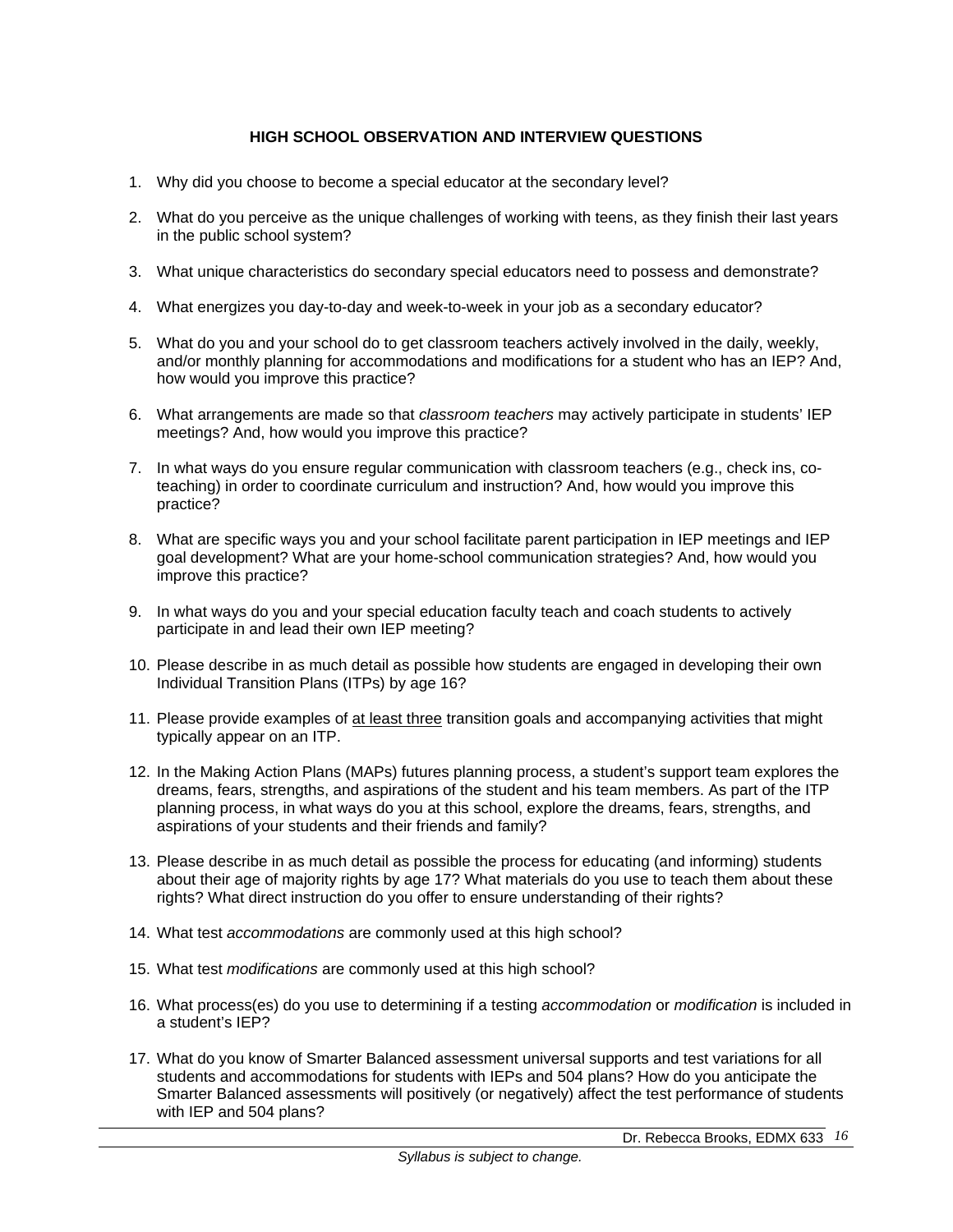(**NOTE:** Know that the new Common Core State Assessment Smarter Balanced Assessment system has many built in approved universal supports, test variations, and accommodations for ANY student and accommodations and modifications that can be provided for students with IEP or Section 504 plans Here is your opportunity to learn the LATEST! Open the below links and study the information)

- Matrix 1: Universal Tools, Designated Supports and Accommodations for the California Assessment of Academic Performance and Progress http://www.cde.ca.gov/ta/tg/ai/caasppmatrix1.asp
- **Smarter Balanced Accessibility and Accommodations** http://www.cde.ca.gov/ta/tg/sa/access.asp
- 18. What do you know about assessing students with disabilities on the CELDT?
	- Assessing Students with Disabilities on the CELDT (pdf) (copy and paste below URL as link does not work) http://www.cde.ca.gov/ta/tg/el/documents/celdtstudentsdisabilities.pdf